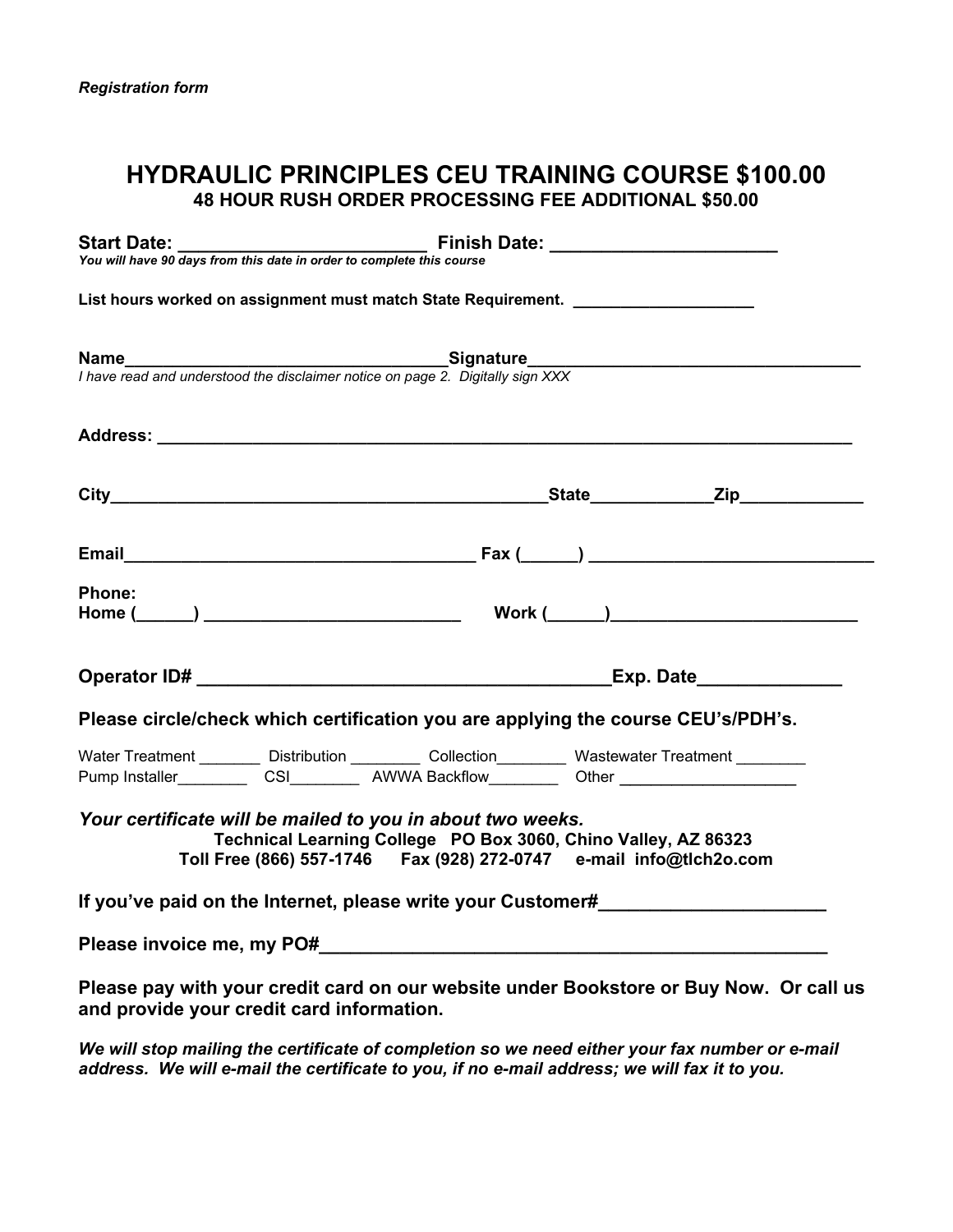#### **DISCLAIMER NOTICE**

I understand that it is my responsibility to ensure that this CEU course is either approved or accepted in my State for CEU credit. I understand State laws and rules change on a frequent basis and I believe this course is currently accepted in my State for CEU or contact hour credit, if it is not, I will not hold Technical Learning College responsible. I also understand that this type of study program deals with dangerous conditions and that I will not hold Technical Learning College, Technical Learning Consultants, Inc. (TLC) liable for any errors or omissions or advice contained in this CEU education training course or for any violation or injury, death, neglect, damage caused by this CEU education training or course material suggestion or error.

I will call or contact TLC if I need help or assistance and double-check to ensure my registration page and assignment has been received and graded. In order to maintain the integrity of our courses we do not distribute test scores, percentages or questions missed. Our exams are based upon pass/fail criteria with the benchmark for successful completion set at 70%. Once you pass the exam, your record will reflect a successful completion and a certificate will be issued to you.

Check here to see if the course is was approved in your State, TLC does not guarantee if the course is accepted for credit because States change their rules. Look under Links for State Approval Listing

#### **State Approval Listing URL…**

*<http://www.ABCTLC.com/downloads/PDF/CEU%20State%20Approvals.pdf>*

*You can obtain a printed version from TLC for an additional \$169.95 plus shipping charges.* 

#### **AFFIDAVIT OF EXAM COMPLETION**

I affirm that I personally completed the entire text of the course. I also affirm that I completed the exam without assistance from any outside source. I understand that it is my responsibility to file or maintain my certificate of completion as required by the state or by the designation organization.

#### **Grading Information**

In order to maintain the integrity of our courses we do not distribute test scores, percentages or questions missed. Our exams are based upon pass/fail criteria with the benchmark for successful completion set at 70%. Once you pass the exam, your record will reflect a successful completion and a certificate will be issued to you.

#### **Rush Grading Service**

If you need this assignment graded and the results mailed to you within a 48-hour period, prepare to pay an additional rush service handling fee of \$50.00. This fee may not cover postage costs. If you need this service, simply write RUSH on the top of your Registration Form. We will place you in the front of the grading and processing line.

For security purposes, please fax or e-mail a copy of your driver's license and always call us to confirm we've received your assignment and to confirm your identity.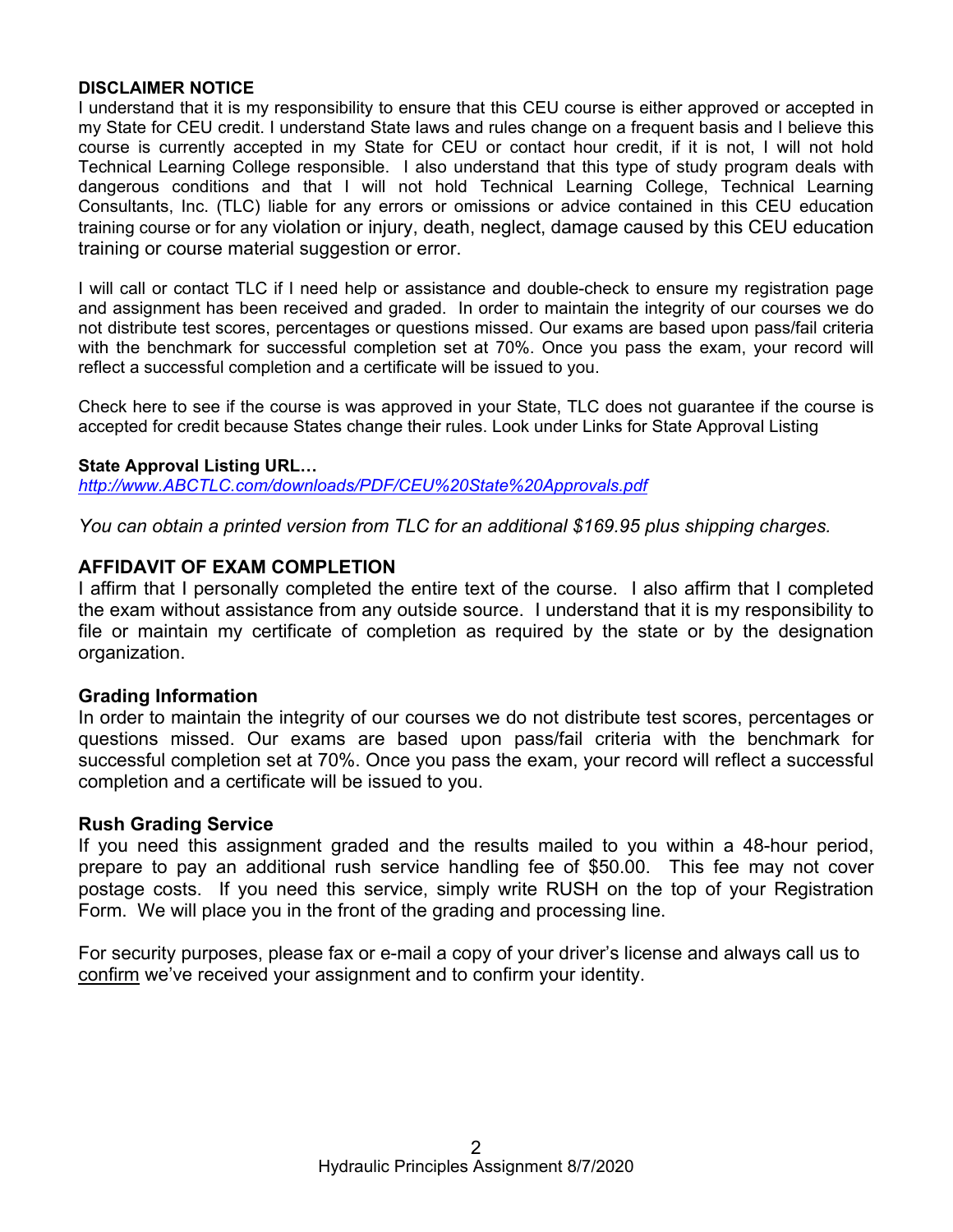# **For Texas TCEQ Wastewater / Collections Operators**

# **Rule Changes and Updates for Domestic Wastewater Systems**

On Nov. 4, 2014, TCEQ commissioners adopted revisions to 30 Texas Administrative Code (TAC), Chapter 217, Design Criteria for Domestic Wastewater Systems, and "re-adopted" previously repealed rules in 30 TAC, Chapter 317, Design Criteria Prior to 2008.

# *Some of the changes to Chapter 217 include:*

- Adding new definitions and clarifying existing definitions;
- Adding design criteria and approval requirements for rehabilitation of existing infrastructure;
- Adding design criteria for new technologies, including cloth filters and air lift pumps;
- Making changes to reflect modern practices, standards and trends;
- Modifying rule language to improve readability and enforceability; and
- Modifying the design organic loadings and flows for a new wastewater treatment facility.

# **SUBCHAPTER A: ADMINISTRATIVE REQUIREMENTS §§217.1 - 217.18**

Effective December 4, 2015 §217.1. Applicability. (a) Applicability. (1) This chapter applies to the design, operation, and maintenance of: (A) domestic wastewater treatment facilities that are constructed with plans and specifications received and approved by the executive director after the effective date of the amendments to this chapter; (B) treatment units that are altered, constructed, or re-rated with plans and specifications received and approved by the executive director after the effective date of the amendments to this chapter; (C) collection systems that are constructed with plans and specifications received and approved by the executive director after the effective date of the amendments to this chapter; (D) collection system units that are altered, constructed, or re-rated with plans and specifications received and approved by the executive director after the effective date of the amendments to this chapter; (E) existing domestic wastewater treatment facilities that do not have a current Texas Pollutant Discharge Elimination System permit or a Texas Land Application Permit and are required to have an active wastewater permit; (F) existing wastewater treatment facilities and collection systems that never received approval for plans and specifications from the executive director; and (G) collection system rehabilitation projects covered in §217.56(c) and §217.69 of this title (relating to Trenchless Pipe Installation; and Maintenance, Inspection, and Rehabilitation of the Collection System). (2) Domestic wastewater treatment facilities, treatment units, collection systems, and collection system units with plans and specifications approved by the executive director that were received on or after August 28, 2008 and before the effective date of this chapter must comply with the rules in this chapter, as they existed immediately before the effective date of the amendments to this chapter.

The rules in Texas Commission on Environmental Quality Page 2 Chapter 217 - Design Criteria for Domestic Wastewater Systems effect immediately before the effective date of the amendments to this chapter are continued in effect for that purpose. (3) This chapter does not apply to: (A) the design, installation, operation, or maintenance of domestic wastewater treatment facilities, treatment units, collection systems, or collection system units with plans and specifications that were approved by the executive director on or before August 27, 2008, which are governed by Chapter 317 of this title (relating to Design Criteria Prior to 2008) or design criteria that preceded Chapter 317 of this title; and (B) systems regulated by Chapter 285 of this title (relating to On-Site Sewage Facilities); or collection systems or wastewater treatment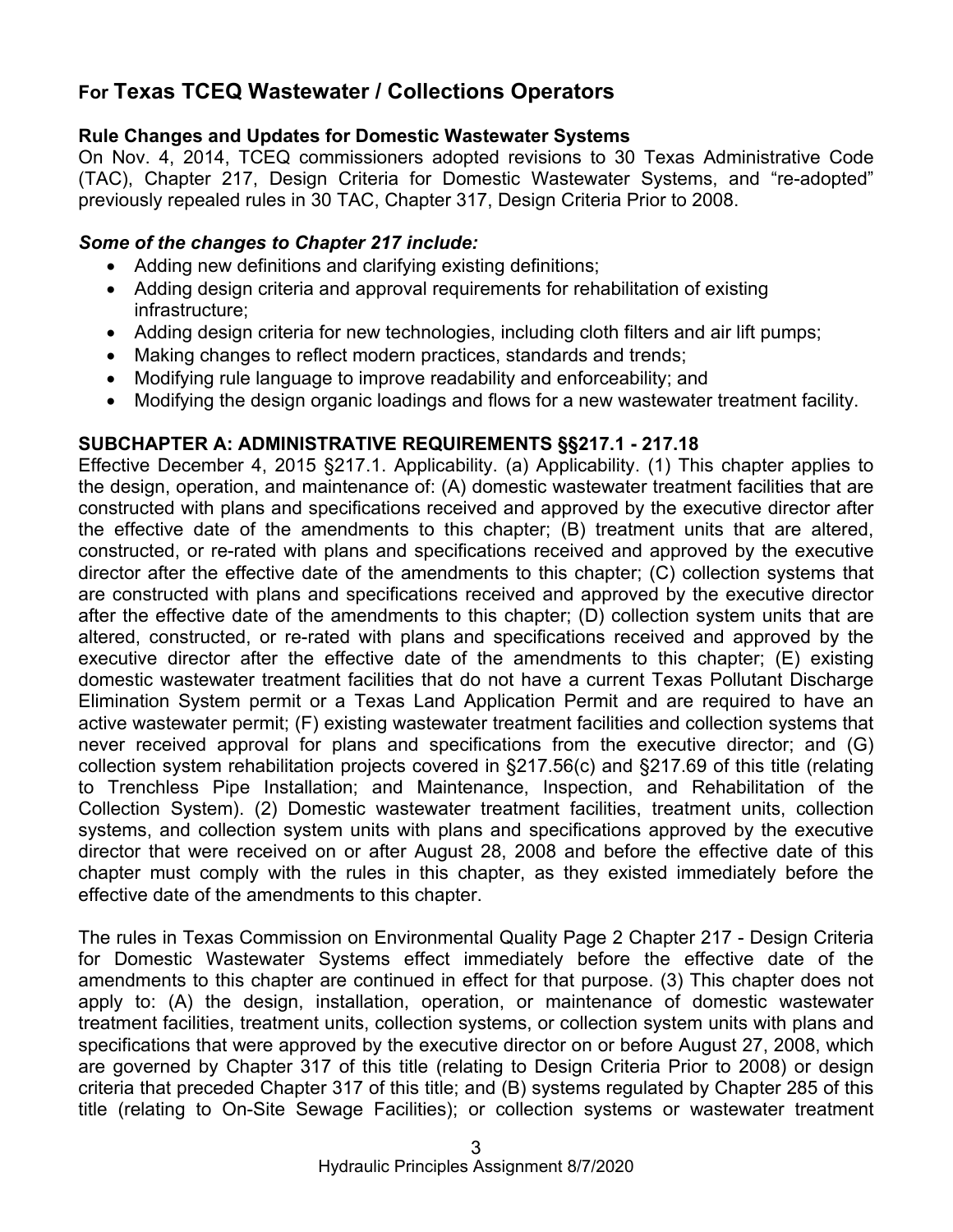facilities that collect, transport, treat, or dispose of wastewater that does not have the characteristics of domestic wastewater, although the wastewater may contain domestic wastewater.

(b) The executive director may grant variances from new requirements added by the amendments of this chapter to a person who proposes to construct, alter, or re-rate a collection system or wastewater treatment facility if the plans and specifications for the project are submitted within 180 days after the date the amendments to this chapter are effective, provided the plans and specifications comply with the rules in effect immediately prior to the amendment. Adopted November 4, 2015 Effective December 4, 2015

# **The link to the rules is available on the TCEQ website at**

 $\mathcal{L}_\text{max}$  , and the contract of the contract of the contract of the contract of the contract of the contract of the contract of the contract of the contract of the contract of the contract of the contract of the contr

\_\_\_\_\_\_\_\_\_\_\_\_\_\_\_\_\_\_\_\_\_\_\_\_\_\_\_\_\_\_\_\_\_\_\_\_\_\_\_\_\_\_\_\_\_\_\_\_\_\_\_\_\_

**<https://www.tceq.texas.gov/rules/indxpdf.html>**

Please sign and date this notice

Printed Name

Signature Date **Date**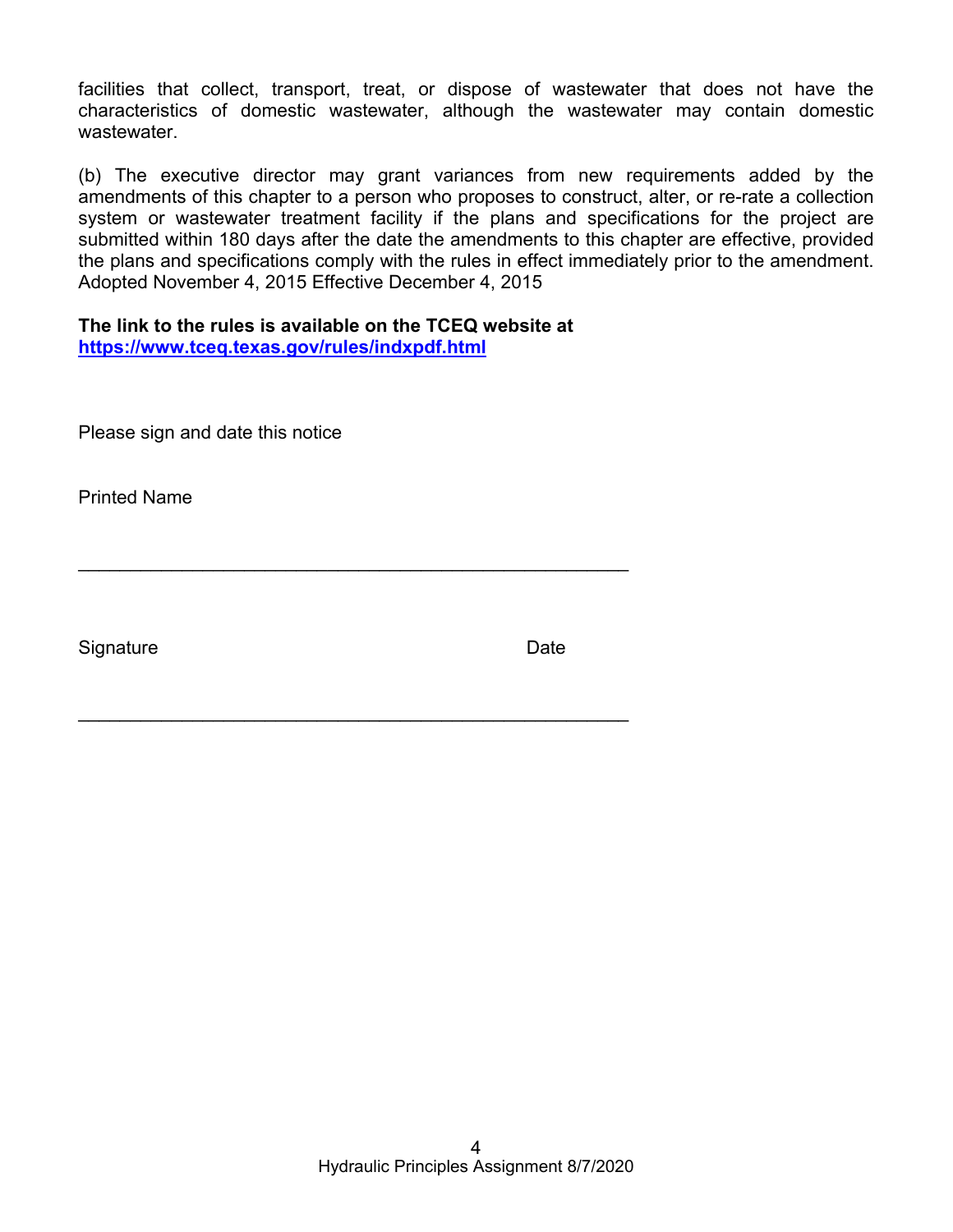# **Texas Students Only**

# **Acknowledgement of Notice of Potential Ineligibility for License**

*You are required to sign and return to TLC or your credit will not be reported.* 

| Name: |  |  |  |
|-------|--|--|--|
|       |  |  |  |

Date of Birth:\_\_\_\_\_\_\_\_\_\_\_\_\_\_\_\_\_\_\_\_\_\_\_\_\_\_\_\_\_\_\_\_\_\_\_\_\_\_\_\_\_\_\_\_\_\_\_\_\_\_\_

Email Address: \_\_\_\_\_\_\_\_\_\_\_\_\_\_\_\_\_\_\_\_\_\_\_\_\_\_\_\_\_\_\_\_\_\_\_\_\_\_\_\_\_\_\_\_\_\_\_\_\_

By signing this form, I acknowledge that Technical Learning College notified me of the following:

- the potential ineligibility of an individual who has been convicted of an offense to be issued an occupational license by the Texas Commission on Environmental Quality (TCEQ) upon completion of the educational program;
- the current TCEQ Criminal Conviction Guidelines for Occupational Licensing, which describes the process by which the TCEQ's Executive Director determines whether a criminal conviction:
- renders a prospective applicant an unsuitable candidate for an occupational license;
- warrants the denial of a renewal application for an existing license; or
- warrants revocation or suspension of a license previously granted.
- the right to request a criminal history evaluation from the TCEQ under Texas Occupations Code Section 53.102; and
- that the TCEQ may consider an individual to have been convicted of an offense for the purpose of denying, suspending or revoking a license under circumstances described in Title 30 Texas Administrative Code Section 30.33.

Enrollee Signature: et al. 2016 and 2017 and 2018 and 2018 and 2018 and 2018 and 2018 and 2018 and 2018 and 20

Name of Training Provider/Organization: Technical Learning College

Contact Person: Melissa Durbin Role/Title: Dean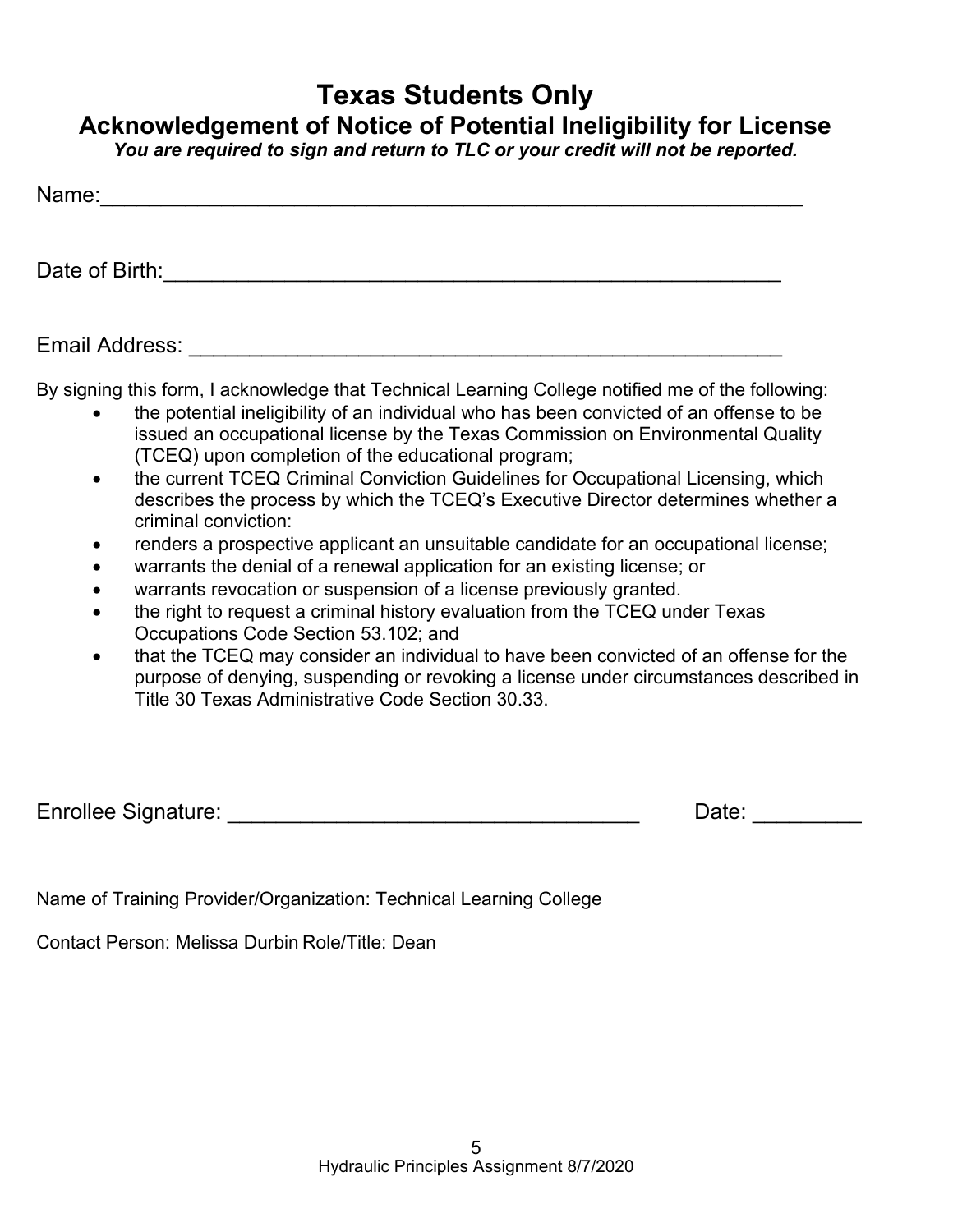# **Special Notice to all Texas (TCEQ) Students**

# § 344.51. SPECIFIC CONDITIONS AND CROSS-CONNECTION CONTROL.

 (d) If an irrigation system is designed or installed on a property that is served by an on-site sewage facility, as defined in Chapter 285 of this title (relating to On-Site Sewage Facilities), then:

(1) all irrigation piping and valves must meet the separation distances from the On-Site Sewage Facilities system as required for a private water line in §285.91(10) of this title (relating to Minimum Required Separation Distances for On-Site Sewage Facilities);

(2) any connections using a private or public potable water source must be connected to the water source through a reduced pressure principle backflow prevention assembly as defined in §344.50 of this title (relating to Backflow Prevention Methods); and

(3) any water from the irrigation system that is applied to the surface of the area utilized by the On-Site Sewage Facility system must be controlled on a separate irrigation zone or zones so as to allow complete control of any irrigation to that area so that there will not be excess water that would prevent the On-Site Sewage Facilities system from operating effectively.

# **Texas TCEQ STUDENTS ONLY**

All TCEQ Students will need to sign this and date this form as well. TCEQ students will also be given special assistance if you fail the examination. You will also have access to failed or wrong questions and/or the area or topic of the assignment to complete your learning experience.

# **Attention Texas TCEQ Operators, Irrigators, CSI and Backflow Testers…**

**NOTE:** Any course cannot be taken for same credit in the same renewal period. Please call TCEQ and make sure that these courses are still accepted for credit before starting. Do not retake this course for credit in the same renewal period. TCEQ rules and decisions change frequently.

**Signature**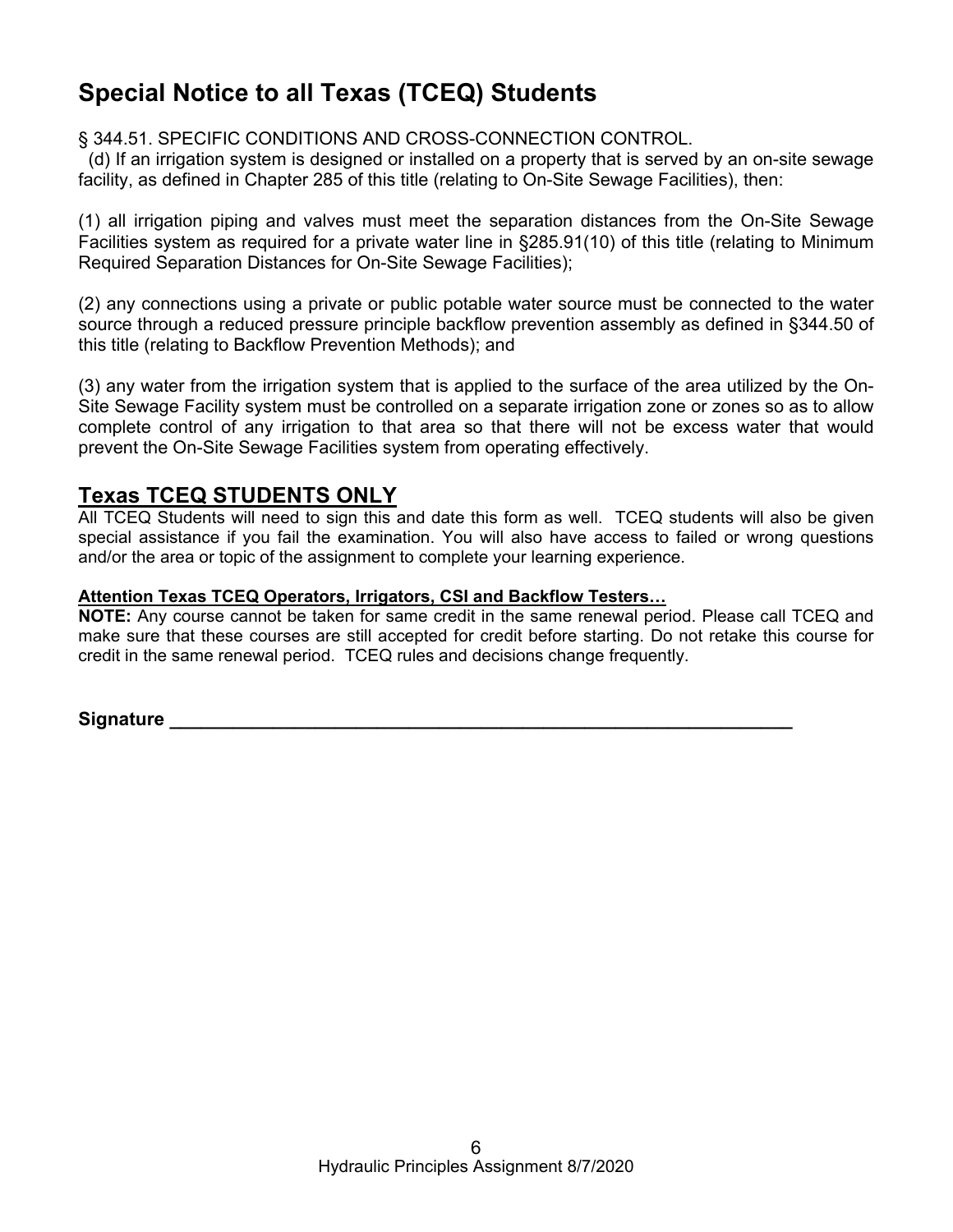*Please e-mail or fax this survey along with your final exam* 

# **HYDRAULIC PRINCIPLES CEU Training Course CUSTOMER SERVICE RESPONSE CARD**

| <b>ANSWER IN THE AREA BELOW.</b>                      |  |  |  |  |  | PLEASE COMPLETE THIS FORM BY CIRCLING THE NUMBER OF THE APPROPRIATE                                                    |  |
|-------------------------------------------------------|--|--|--|--|--|------------------------------------------------------------------------------------------------------------------------|--|
| 1. Please rate the difficulty of your course.         |  |  |  |  |  | Very Easy 0 1 2 3 4 5 Very Difficult                                                                                   |  |
| 2. Please rate the difficulty of the testing process. |  |  |  |  |  | Very Easy 0 1 2 3 4 5 Very Difficult                                                                                   |  |
|                                                       |  |  |  |  |  | 3. Please rate the subject matter on the exam to your actual field or work.<br>Very Similar 0 1 2 3 4 5 Very Different |  |
|                                                       |  |  |  |  |  | 4. How did you hear about this Course?                                                                                 |  |
| What would you do to improve the course?              |  |  |  |  |  |                                                                                                                        |  |
|                                                       |  |  |  |  |  |                                                                                                                        |  |
|                                                       |  |  |  |  |  |                                                                                                                        |  |
| Any other concerns or comments.                       |  |  |  |  |  |                                                                                                                        |  |
|                                                       |  |  |  |  |  |                                                                                                                        |  |
|                                                       |  |  |  |  |  |                                                                                                                        |  |
|                                                       |  |  |  |  |  |                                                                                                                        |  |

*Please write down any questions you were not able to find the answers or that have errors.*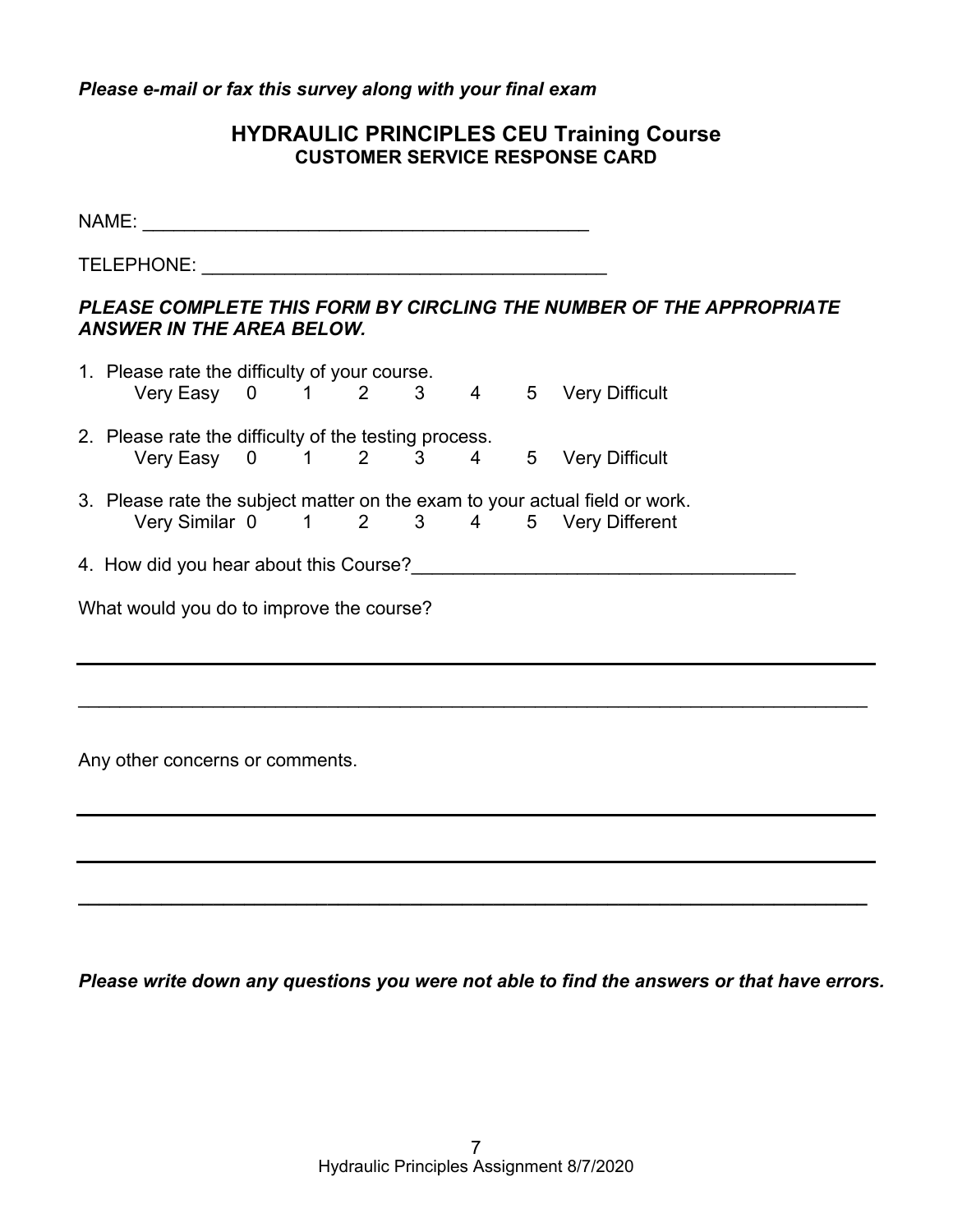# **Disclaimer Notice**

I understand that I am 100 percent responsible to ensure that TLC receives the Assignment and Registration Key and that it is accepted for credit by my State or Providence. I understand that TLC has a zero tolerance towards not following their rules, cheating or hostility towards staff or instructors. I need to complete the entire assignment for credit. There is no credit for partial assignment completion. My exam was proctored. I will contact TLC if I do not hear back from them within 2 days of assignment submission. I will forfeit my purchase costs and will not receive credit or a refund if I do not abide with TLC's rules. I will not hold TLC liable for any errors, injury, death or non-compliance with rules. I will abide with all federal and state rules and rules found on page 2.

**Please Sign that you understand and will abide with TLC's Rules.** 

**\_\_\_\_\_\_\_\_\_\_\_\_\_\_\_\_\_\_\_\_\_\_\_\_\_\_\_\_\_\_\_\_\_\_\_\_\_\_\_\_\_\_\_\_\_\_\_\_\_\_\_\_\_\_ Signature** 

*Please write down any questions you were not able to find the answers or that have errors.* 

# **When Finished with Your Assignment**

#### **REQUIRED DOCUMENTS**

Please scan the **Registration Page, Answer Key, Survey and Driver's License** and email it to [info@TLCH2O.com.](mailto:info@TLCH2O.com) 

#### **IPhone Scanning Instructions**

If you are unable to scan, take a photo of these documents with your **iPhone** and send these photos to TLC, [info@TLCH2O.com.](mailto:info@TLCH2O.com) 

# **FAX**

If you are unable to scan and email, please fax these to TLC, if you fax, call to confirm that we received your paperwork. **(928) 468-0675**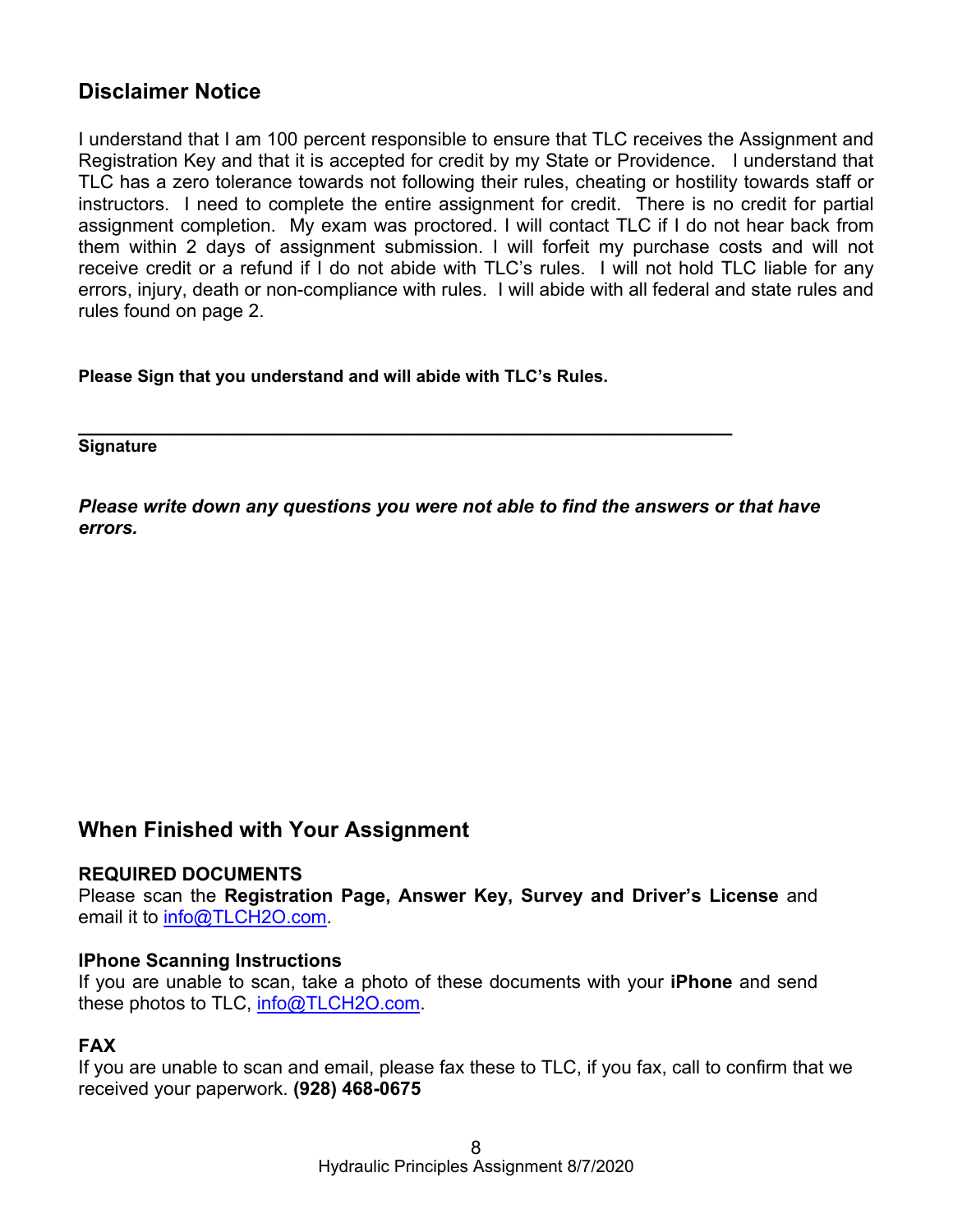# **CERTIFICATION OF COURSE PROCTOR**

Technical Learning College requires that our students who takes a correspondence or home study program course must pass a proctored course reading, quiz and final examination. The proctor must complete and provide to the school a certification form approved by the commission for each examination administered by the proctor.

**Instructions**. When a student completes the course work, fill out the blanks in this section and provide the form to the proctor with the examination.

Name of Course:  $\blacksquare$ 

Name of Licensee:

**Instructions to Proctor**. After an examination is administered, complete and return this certification and examination to the school in a sealed exam packet or in pdf format.

I certify that:

- 1. I am a disinterested third party in the administration of this examination. I am not related by blood, marriage or any other relationship to the licensee which would influence me from properly administering the examination.
- 2. The licensee showed me positive photo identification prior to completing the examination.
- 3. The enclosed examination was administered under my supervision on . The licensee received no assistance and had no access to books, notes or reference material.
- 4. I have not permitted the examination to be compromised, copied, or recorded in any way or by any method.
- 5. Provide an estimate of the amount of time the student took to complete the assignment.

Time to complete the entire course and final exam.

Notation of any problem or concerns:

Name and Telephone of Proctor (please print):

Signature of Proctor

 $\overline{a}$ 

 $\overline{a}$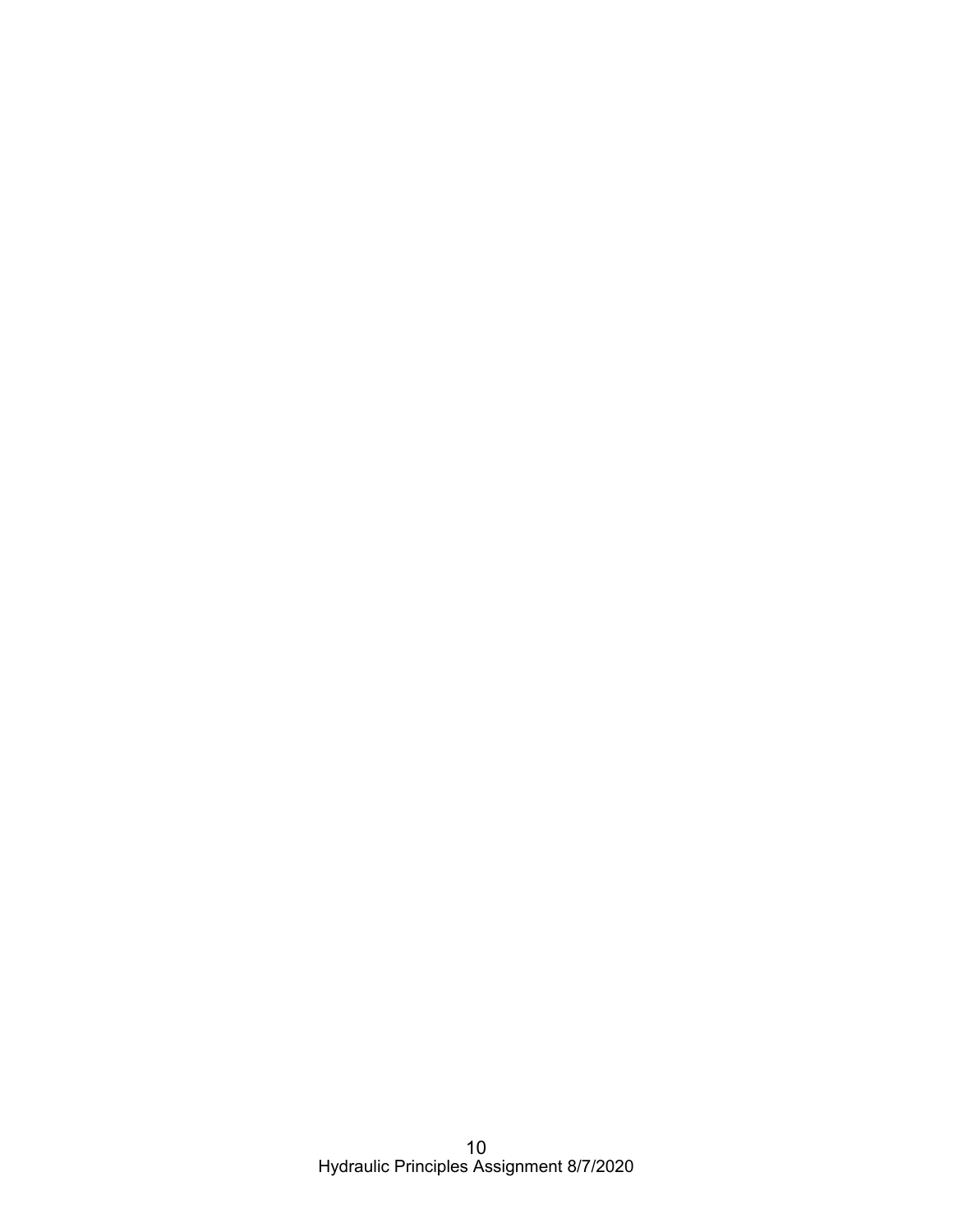# **Hydraulic Principles CEU Course Answer Key**

| Name                                                                                                                                                |
|-----------------------------------------------------------------------------------------------------------------------------------------------------|
|                                                                                                                                                     |
| Did you check with your State agency to ensure this course is accepted for credit?<br>No refunds.                                                   |
| You are responsible to ensure this course is accepted for credit. No refunds.<br>Method of Course acceptance confirmation. Please fill this section |
| Website __ Telephone Call ___ Email ____ Spoke to ______________________________                                                                    |
| Did you receive the approval number, if applicable?                                                                                                 |
| What is the course approval number, if applicable?                                                                                                  |

*You can electronically complete this assignment in Adobe Acrobat DC.* 

Please Circle, Bold, Underline or X, one answer per question. A **felt tipped pen** works best.

| 1. ABCD     | 20. A B     | 39. A B C D | 58. A B C D |
|-------------|-------------|-------------|-------------|
| 2. ABCD     | 21. A B C D | 40. A B C D | 59. A B C D |
| 3. ABCD     | 22. A B     | 41. A B     | 60. A B C D |
| 4. ABCD     | 23. A B C D | 42. A B C D | 61. A B C D |
| 5. ABCD     | 24. A B C D | 43. A B C D | 62. A B     |
| 6. ABCD     | 25. A B     | 44. A B C D | 63. A B C D |
| 7. A B      | 26. A B C D | 45. A B C D | 64. A B C D |
| 8. ABCD     | 27. A B C D | 46. A B C D | 65. A B C D |
| 9. ABCD     | 28. A B C D | 47. A B C D | 66. A B C D |
| 10. A B C D | 29. A B     | 48. A B C D | 67. A B     |
| 11. A B     | 30. A B C D | 49. A B C D | 68. A B     |
| 12. A B C D | 31. A B     | 50. A B C D | 69. A B     |
| 13. A B C D | 32. A B     | 51. A B C D | 70. A B     |
| 14. A B C D | 33. A B C D | 52. A B C D | 71. A B C D |
| 15. A B C D | 34. A B C D | 53. A B     | 72. A B C D |
| 16. A B C D | 35. A B C D | 54. A B C D | 73. A B     |
| 17. A B C D | 36. AB      | 55. A B C D | 74. A B C D |
| 18. A B     | 37. A B C D | 56. A B     | 75. A B     |
| 19. A B C D | 38. A B     | 57. A B C D | 76. A B C D |
|             |             |             |             |

11

Hydraulic Principles Assignment 8/7/2020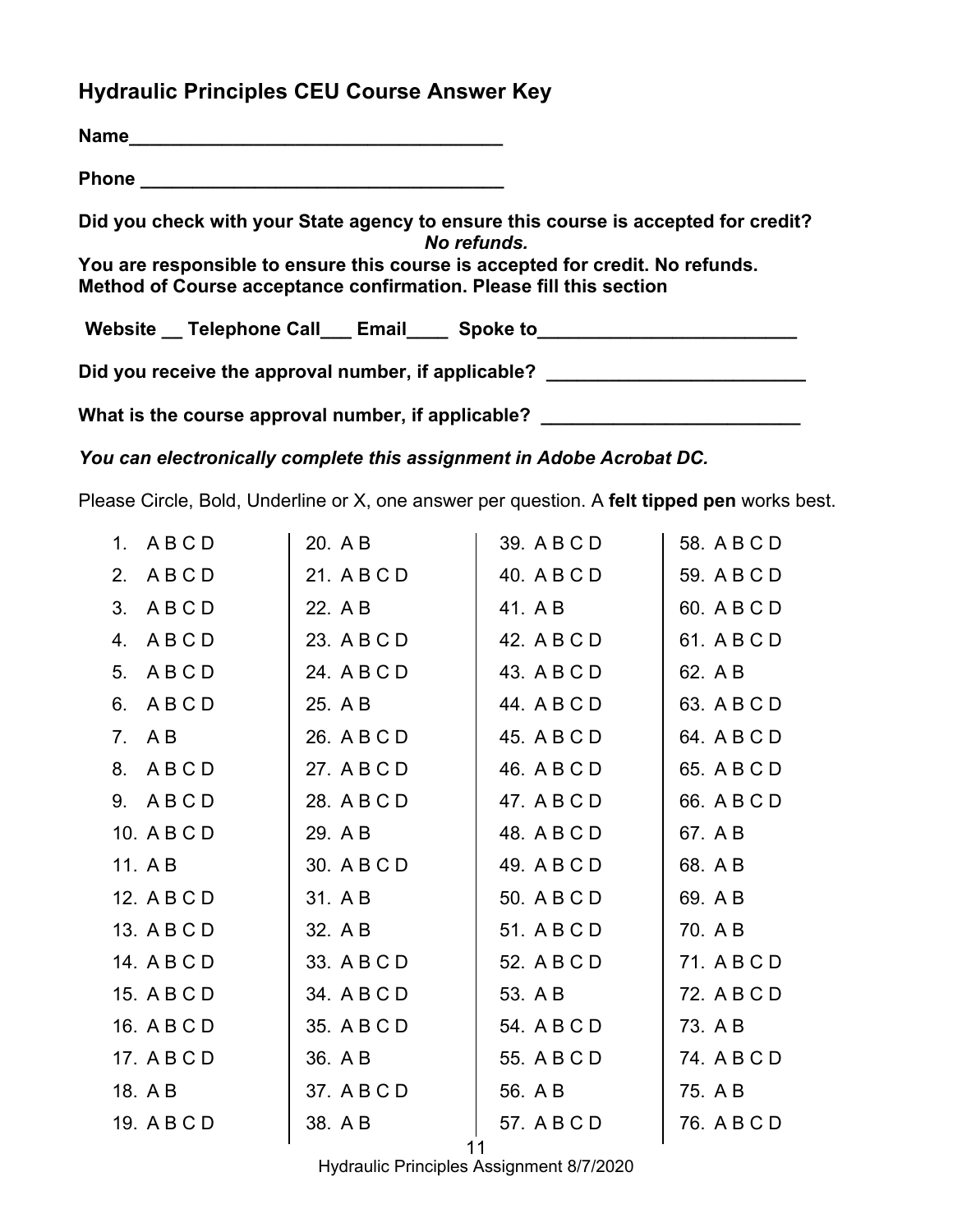|          | 77. ABCD     | 109. A B C D | 141. AB      | 173. A B C D |
|----------|--------------|--------------|--------------|--------------|
|          | 78. ABCD     | 110. A B C D | 142. AB      | 174. AB      |
|          | 79. AB       | 111. ABCD    | 143. A B     | 175. A B C D |
|          | 80. A B      | 112. A B C D | 144. AB      | 176. A B C D |
|          | 81. AB       | 113. A B C D | 145. A B     | 177. AB      |
|          | 82. A B C D  | 114. AB      | 146. A B C D | 178. A B C D |
|          | 83. A B C D  | 115. A B C D | 147. A B C D | 179. A B C D |
|          | 84. A B C D  | 116. A B C D | 148. A B     | 180. A B C D |
| 85.      | ABCD         | 117. ABCD    | 149. A B C D | 181. A B C D |
| 86.      | ABCD         | 118. A B     | 150. A B C D | 182. A B     |
|          | 87. A B C D  | 119. ABCD    | 151. ABCD    | 183. A B C D |
|          | 88. ABCD     | 120. A B C D | 152. A B     | 184. A B C D |
|          | 89. AB       | 121. A B C D | 153. A B C D | 185. A B     |
|          | 90. A B      | 122. A B C D | 154. A B C D | 186. A B C D |
|          | 91. ABCD     | 123. AB      | 155. A B     | 187. A B C D |
|          | 92. A B C D  | 124. AB      | 156. A B C D | 188. A B C D |
|          | 93. A B C D  | 125. A B     | 157. A B     | 189. A B C D |
|          | 94. A B C D  | 126. A B C D | 158. A B     | 190. A B C D |
|          | 95. A B C D  | 127. A B C D | 159. A B     | 191. A B C D |
|          | 96. A B C D  | 128. A B C D | 160. AB      | 192. A B C D |
|          | 97. AB       | 129. A B C D | 161. ABCD    | 193. A B     |
|          | 98. AB       | 130. A B     | 162. A B C D | 194. AB      |
| 99. A B  |              | 131. AB      | 163. A B C D | 195. A B C D |
| 100. A B |              | 132. A B     | 164. A B     | 196. A B     |
|          | 101. ABCD    | 133. A B     | 165. A B     | 197. AB      |
|          | 102. A B C D | 134. AB      | 166. A B C D | 198. A B C D |
|          | 103. A B C D | 135. ABCD    | 167. A B C D | 199. AB      |
|          | 104. A B C D | 136. A B C D | 168. A B C D | 200. A B C D |
|          | 105. ABCD    | 137. AB      | 169. A B C D |              |
|          | 106. A B C D | 138. A B     | 170. A B C D |              |
|          | 107. ABCD    | 139. A B     | 171. ABCD    |              |
|          | 108. A B C D | 140. A B     | 172. A B     |              |
|          |              | 12           |              |              |

Hydraulic Principles Assignment 8/7/2020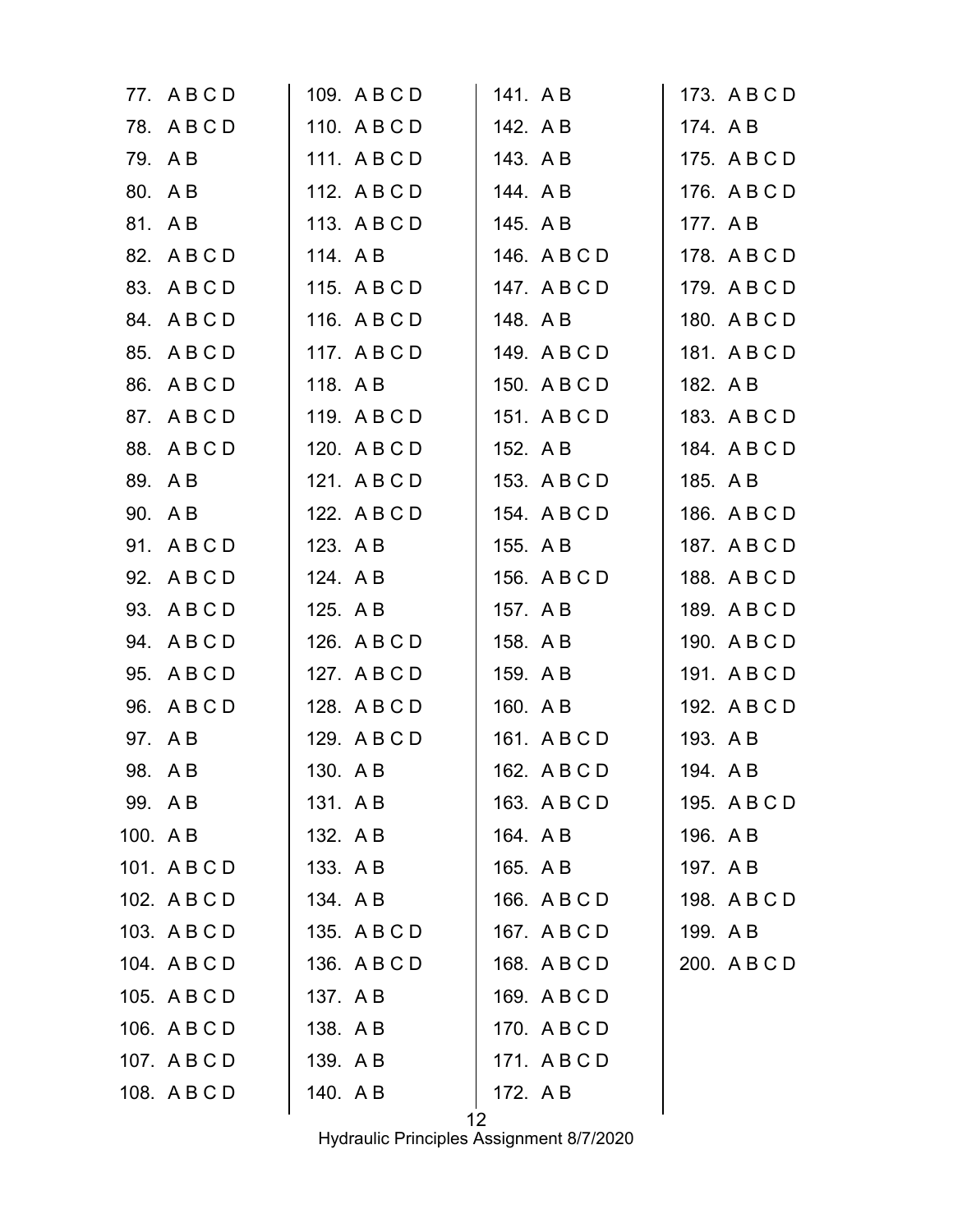# **HYDRAULIC PRINCIPLES CEU COURSE ASSIGNMENT**

## *You may re-type or use this Word document to assist your assignment*

You will have 90 days from receipt of this course to complete in order to receive your Continuing Education Units (**CEUs**) or Professional Development Hours (**PDHs**).

A score of 70 % or better is necessary to pass this course. If you should need any assistance, please email all concerns and the final test to [info@tlch2o.com. Y](mailto:info@tlch2o.com)ou can find online assistance for this course on the in the Search function on Adobe Acrobat PDF to help find the answers.

### *Please include your name and address on your Answer Sheet. Please write down any questions you were not able to find the answers or that have errors.*

## *One answer per question.*

## **Common Hydraulic Terms**

- 1. Which of the following definitions is the engineering science pertaining to liquid pressure and flow?
- A. Hydraulics C. Hydrokinetics
- B. Hydrology D. None of the above

2. Which of the following definitions is the pressure exported by the atmosphere at any specific location?

- A. Pressure, Atmospheric C. Pressure, Gauge
- B. Pressure, Static D. None of the above

3. Which of the following definitions is height of a column or body of fluid above a given point expressed in linear units?

- A. Head, Friction C. Head
- B. Head, Static D. None of the above

4. Which of the following definitions is required to overcome the friction at the interior surface of a conductor and between fluid particles in motion?

- A. Head, Friction C. Head
- B. Head, Static D. None of the above
- 5. Which of the following definitions is the pressure in a fluid at rest?
- A. Head, Friction C. Head
- B. Pressure, Static D. None of the above
- 6. Which of the following definitions is the height of a column or body of fluid above a given point?
- A. Head, Friction C. Head
- B. Head, Static D. None of the above

7. Sea level pressure is approximately 2.31 pounds per square inch absolute, 1 bar = .433psi.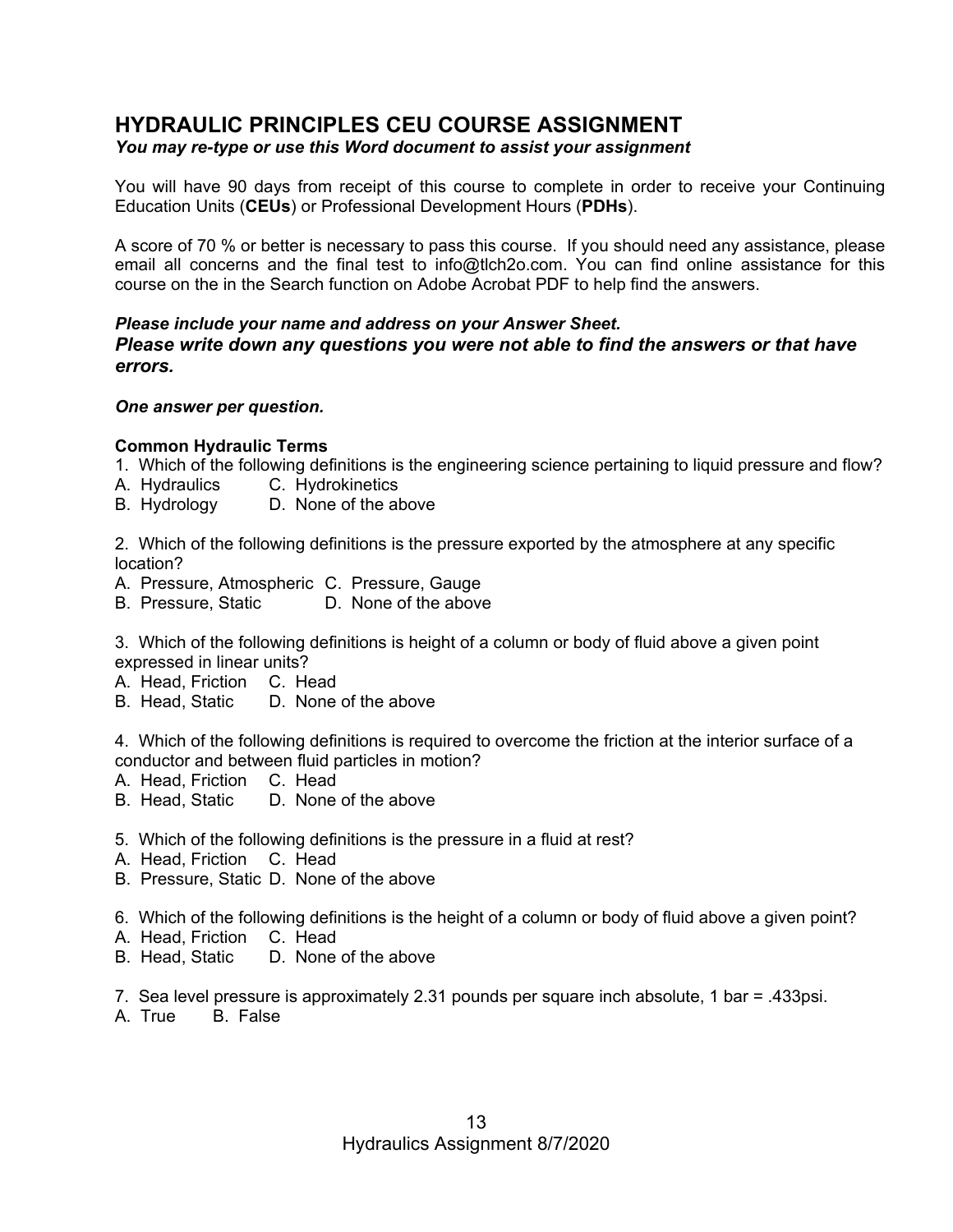8. Which of the following definitions is pressure above zero absolute, i.e. the sum of atmospheric and gauge pressure?

- A. Pressure, Atmospheric C. Pressure, Gauge
- B. Pressure, Static D. None of the above

9. Which of the following definitions is the force per unit area, usually expressed in pounds per square inch?

- A. Pressure, Absolute C. Pressure, Gauge
- B. Pressure D. None of the above

10. Which of the following definitions is the pressure differential above or below ambient atmospheric pressure?

- A. Pressure, Absolute C. Pressure, Gauge
- B. Pressure **D. None of the above**

#### **Hydraulics**

11. Hydraulics is a branch of engineering concerned mainly with moving liquids.

A. True B. False

12. Which of the following includes the manner in which liquids act in tanks and pipes, deals with their properties and explores ways to take advantage of these properties?

- A. Pressure C. Hydraulics
- B. Hydrostatics D. None of the above

13. Which of the following includes the consideration of liquids at rest, involves problems of buoyancy and flotation?

- A. Pressure C. Hydraulics
- B. Hydrostatics D. None of the above

14. Hydraulics is applied commonly to the study of the **component container the study**, other liquids, and even gases when the effects of compressibility are small.

- A. Fluids C. Mechanical properties of water
- B. Flow D. None of the above

15. Hydraulics can be divided into two areas, <u>entitled and example and hydrokinetics</u>.

- A. Fluids C. Hydrokinetics
- B. Hydrostatics D. None of the above

16. Which of the following \_\_\_\_\_\_\_\_\_\_\_\_\_\_\_\_\_\_\_\_ includes the study of liquids in motion, is concerned with such matters as friction and turbulence generated in pipes by flowing liquids?

- A. Fluids C. Hydrokinetics
- B. Hydrostatics D. None of the above
- 17. Which of the following is about the pressures exerted by a fluid at rest?
- A. Fluids C. Hydrokinetics
- B. Hydrostatics D. None of the above

#### **Atmospheric Pressure**

18. The atmosphere is the entire mass of air that surrounds the earth.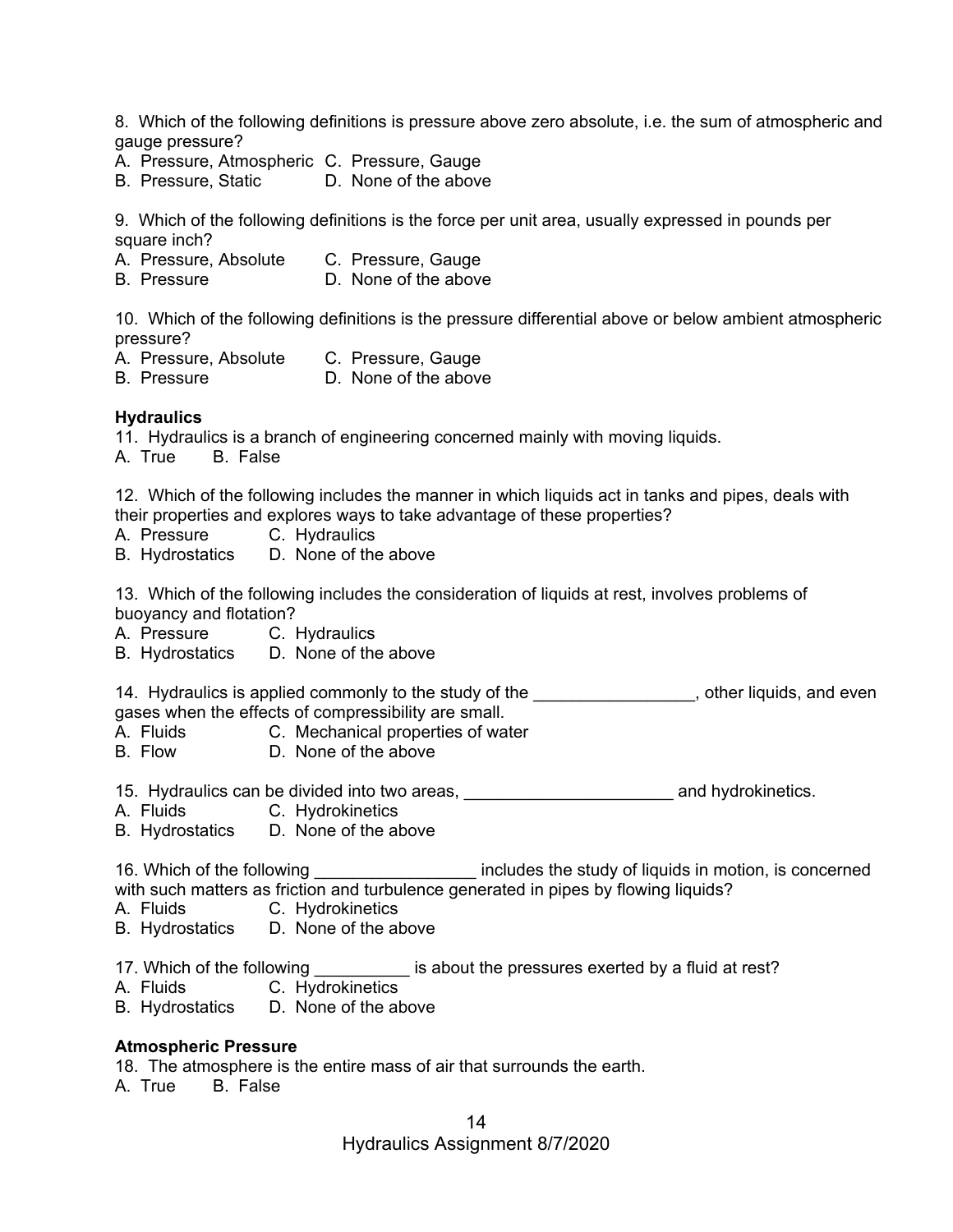19. \_\_\_\_\_\_\_\_\_\_\_\_\_\_\_\_ is the layer called that spreads upward for about 300-500 miles, the section of primary interest is the portion that rests on the earth's surface and extends upward for about 7 1/2 miles.

- A. Atmospheric pressure C. Sea level
- B. Troposphere **D.** None of the above

20. If a column of air 1-inch square extending all the way to the "atmosphere", this column of air would weigh approximately 2.31 pounds at sea level.

A. True B. False

21. Which of the following terms at sea level is approximately 14.7 psi?

- A. Atmospheric pressure C. Sea level
- B. Pressure(s) of the air **D.** None of the above

22. If you were to ascend up, the atmospheric pressure increases by approximately 1.0 psi for every 2,343 feet.

A. True B. False

23. Pressures under water differ from those under air only because the weight of the water must be added to the?

- A. Atmospheric pressure C. Sea level
- B. Pressure(s) of the air **D.** None of the above

24. Which of the following can be measured by several methods, one method is the mercury column barometer?

A. Static pressure C. Sea level

B. Atmospheric pressure D. None of the above

25. At sea level and at a temperature of  $0^{\circ}$  Celsius (C), the height of the mercury column is approximately 30 inches, or 76 centimeters. This represents a pressure of approximately 14.7 psi. A. True B. False

26. Which of the following can be measured with the aneroid Barometer?

- A. Static pressure C. Atmospheric pressure
- B. Pressure **D.** None of the above

27. Atmospheric pressure does not vary consistently with?

- A. Altitude C. Weight
- B. Pressure(s) D. None of the above

28. Atmospheric pressure is demarcated as the force per unit area exerted against a surface by the of the air above that surface.

- A. Altitude C. Weight
- B. Pressure(s) D. None of the above

#### **Barometric Loop**

29. According to the text, the barometric loop, will provide protection against backsiphonage, is based upon the principle that a water column, at sea level pressure, will not rise above 33.9 feet. In general, barometric loops are locally fabricated, and are 35 feet high.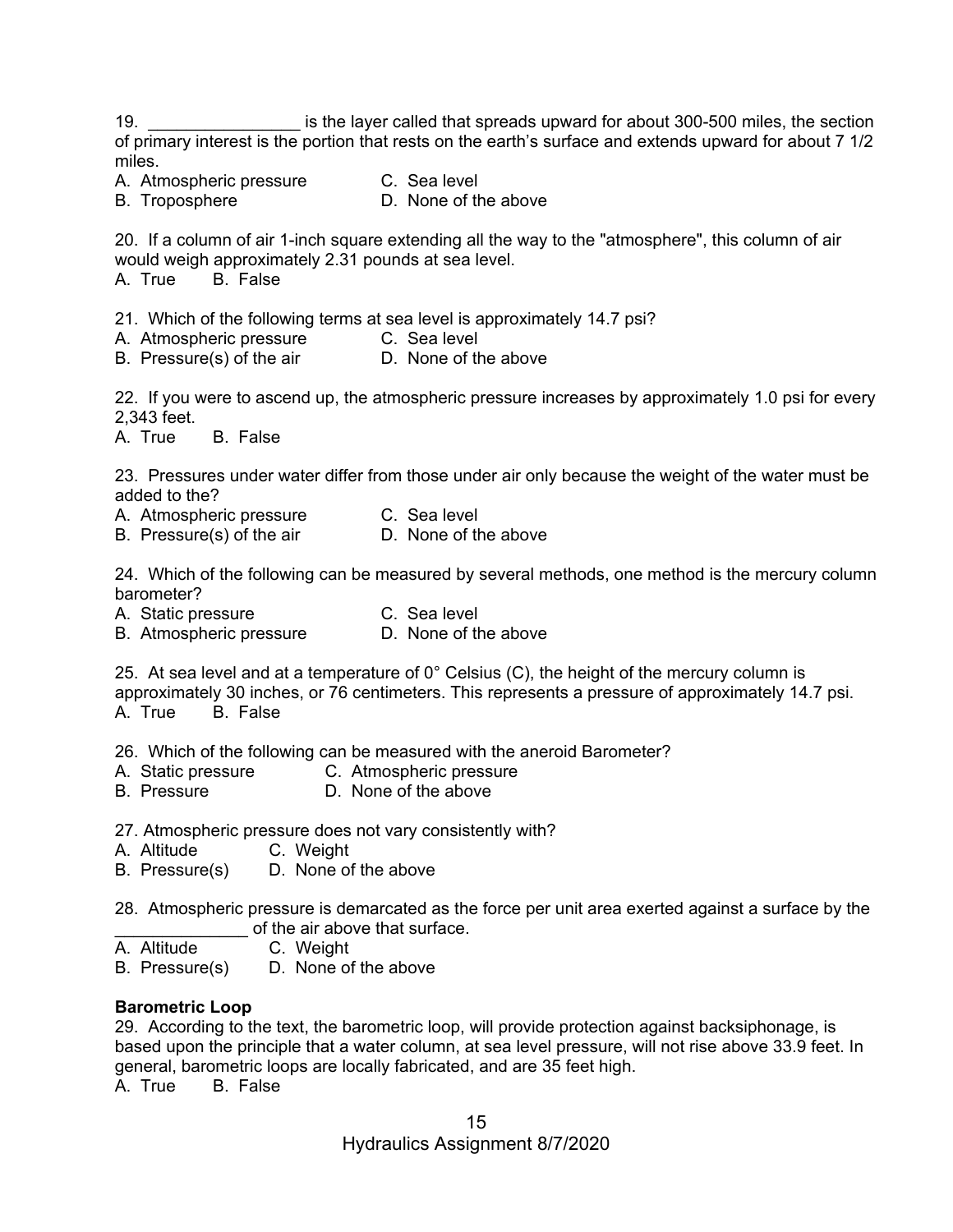30. Which of the following terms could be measured an absolute scale, pounds per square inch absolute (psia), or gauge scale, (psiag).

- A. Static pressure C. Gauge pressure
- 
- 
- B. Pressure **D. None of the above**

31. Absolute pressure is equal to gauge pressure plus the atmospheric pressure.

A. True B. False

32. The barometric loop consists of a continuous section of supply piping that abruptly rises to a height of approximately 233 feet and then returns back down to the originating level. A. True B. False

33. According to the text, absolute pressure and gauge pressure?

- A. Are the same C. Permanent forces tangential
- B. Are related D. None of the above
- 34. Which of the following at sea level is 14.7 psai?
- A. Static pressure C. Gauge pressure
- B. Atmospheric pressure D. None of the above

35. Which of the following terms is the total pressure?

- A. Static pressure C. Gauge pressure
- B. Absolute pressure D. None of the above

36. Gauge pressure is simply the pressure read on the gauge. If there is no pressure on the gauge other than atmospheric, the gauge will read zero.

A. True B. False

37. Which of the following terms would be equal to 14.7 psi, which is also the atmospheric pressure?

- A. Static pressure C. Gauge pressure
- B. Absolute pressure D. None of the above

#### **Pressure**

- 38. Water is incompressible, while air is very compressible.
- A. True B. False
- 39. Both air and water are considered to be?
- A. Fluid(s) C. Volume
- B. Shearing force(s) D. None of the above
- 40. Which of the following terms does water possess and air does not?
- A. Fluid(s) C. Volume
	-
- B. Shearing force(s) D. None of the above

41. A fluid is a substance that cannot exert any permanent forces tangential to a boundary and any force that it exerts on a boundary must be normal to the boundary.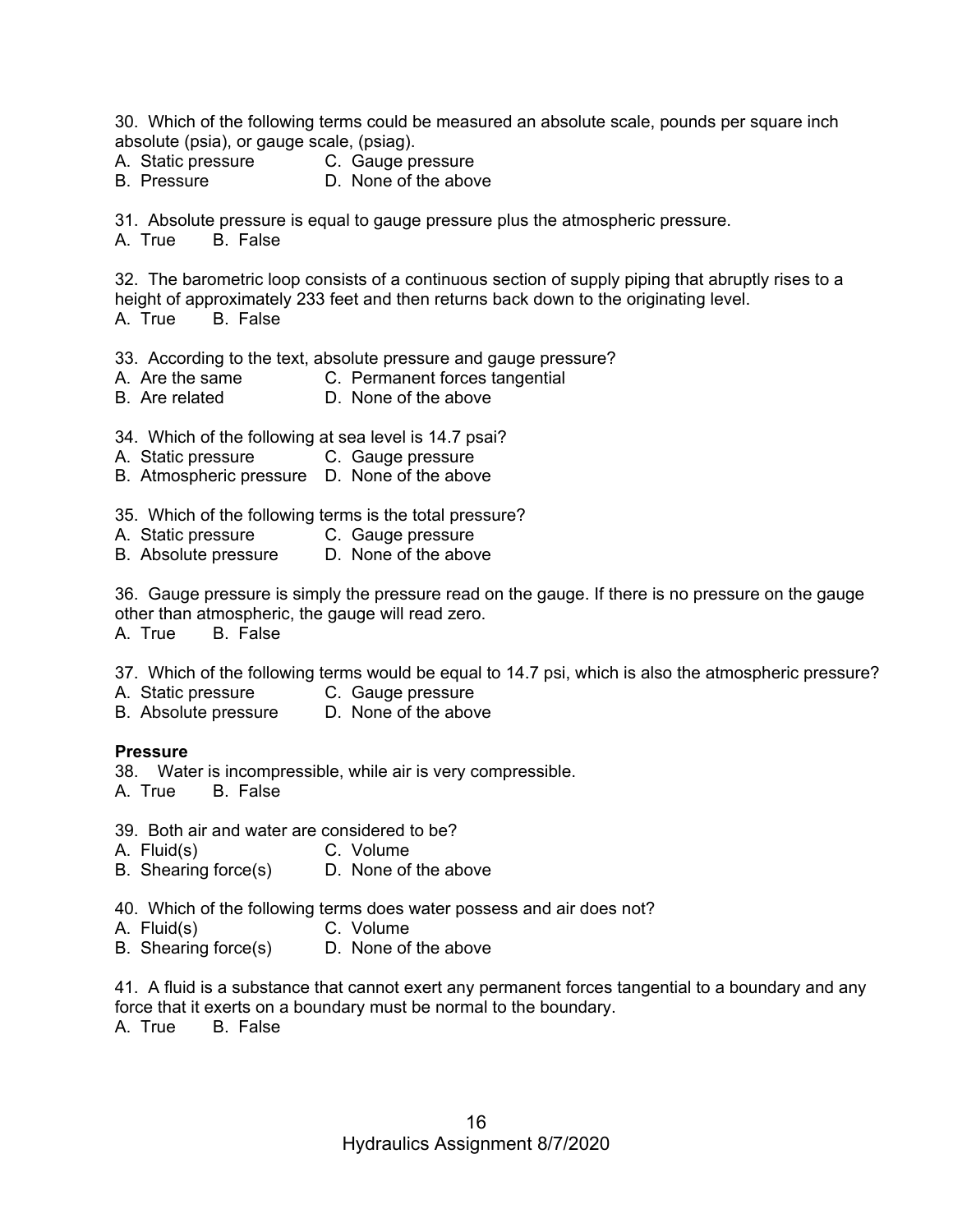- 42. According to the text, a force is proportional to the **witch the contract and is called a pressure**.
- A. Pascal's Principle C. Acting on the body of the fluid
- B. Area on which it is exerted D. None of the above

43. In order for the fluid to be in equilibrium, the pressure must be the same in all directions (or the element would move in the direction of least pressure), and if no other forces are?

- A. Pascal's Principle C. Acting on the body of the fluid
- B. Area on which it is exerted D. None of the above

44. The coefficient of viscosity is the ratio of this term to the velocity gradient.<br>A. Absolute pressure C. Volume

- A. Absolute pressure
- B. Shearing force D. None of the above

45. Which of the following that if a certain volume of fluid were somehow made solid, the equilibrium of forces would not be disturbed?

- A. Axiom C. Displaced fluid
- B. Gravitation D. None of the above

46. Which of the following terms is an example of a body force that disturbs the equality of pressure in a fluid?

- A. Axiom C. Displaced fluid
- B. Gravitation D. None of the above

47. In relation to the barometric equation, for when this equation is integrated, we find the variation of pressure with?

- A. Axiom C. Displaced fluid
- B. Gravitation D. None of the above

#### **Free Surface Perpendicular to Gravity**

48. Archimedes' Principle says that the buoyant force is equal to the weight of the displaced fluid, and passes through the center of mass of?

- A. Pressure C. Displaced fluid
- B. Gravitational body force D. None of the above

#### **Standard Atmospheric Pressure**

49. Which of the following terms is a practice that is convenient to measure pressure differences by measuring the height of liquid columns?

- A. Aneroid barometer C. Partial vacuum
- B. Manometer D. None of the above

50. Which of the following terms uses a partially evacuated chamber of thin metal that expands and contracts according to the external pressure?

- A. Aneroid barometer C. Partial vacuum
- B. Manometer D. None of the above

#### **Vacuum**

51. The term vacuum indicates that the absolute pressure is less than the atmospheric pressure and that the  $\frac{1}{2}$  is negative.<br>A. Static pressure C. Total vacuum

- A. Static pressure
- B. Gauge pressure D. None of the above

Hydraulics Assignment 8/7/2020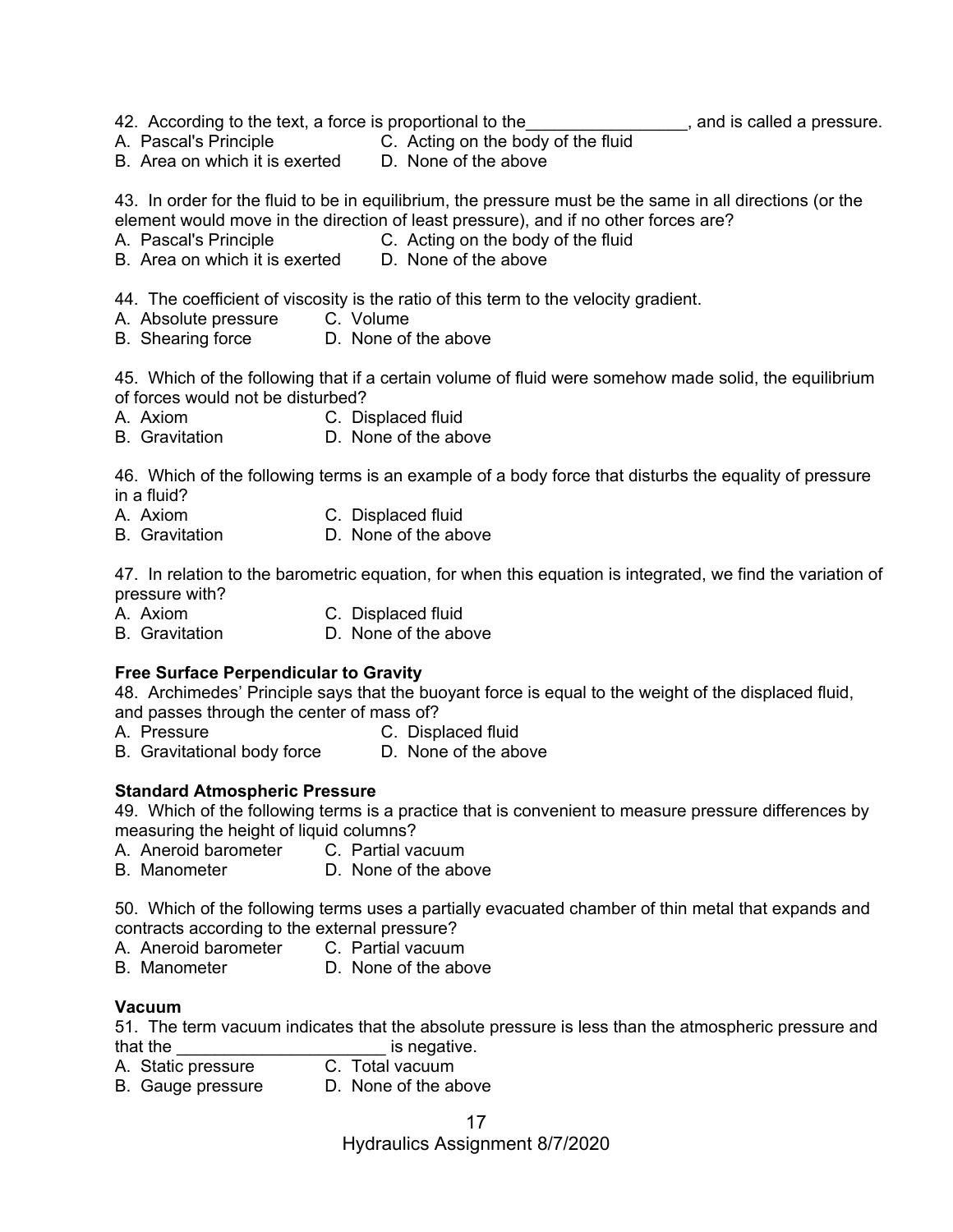52. Which of the following terms would mean a pressure of 0 psia or –14.7 psig?

- A. Static pressure C. Total vacuum
- B. Gauge pressure D. None of the above

53. According to the text, it is impossible to produce a partial vacuum.

A. True B. False

54. In the **the community interpressure would range from slightly less than 14.7 psia to** slightly greater than 0 psia?

A. Total vacuum C. Atmospheric pressure

B. Partial vacuum D. None of the above

55. Backsiphonage results from **Exercise 10** exerted on a liquid, forcing it toward a

supply system that is under a vacuum.

A. Total vacuum C. Atmospheric pressure

B. Partial vacuum D. None of the above

#### **Water Pressure**

56. The weight of a cubic foot of water is 62.4 pounds per square foot. The base can be subdivided into 144-square inches with each subdivision being subjected to a pressure of 0.433 psig. This is one of our key foundation for backflow prevention.

A. True B. False

57. Which of the following are defined in terms of the height of a fluid.

- A. Friction C. Pressure(s)
- B. Depth D. None of the above

58. Water with a pressure head of 10 ft can provide the same equal amount of water raised by 10 ft.

- A. Friction C. Energy
- B. Depth D. None of the above

59. Water flowing in a pipe is subject to head loss because of?

- A. Friction C. Pressure(s)
- B. Weight D. None of the above
- 60. When a siphon goes below the free water levels, it is called an?
- A. Hydrostat C. Expressed siphon
- B. Inverted siphon D. None of the above

#### **Pressure and Force**

61. Which of the following terms is the force that pushes water through pipes?

- A. Absolute pressure C. Volume
- B. Pressure **D. None of the above**
- 62. Water pressure determines the flow of water from the tap.
- A. True B. False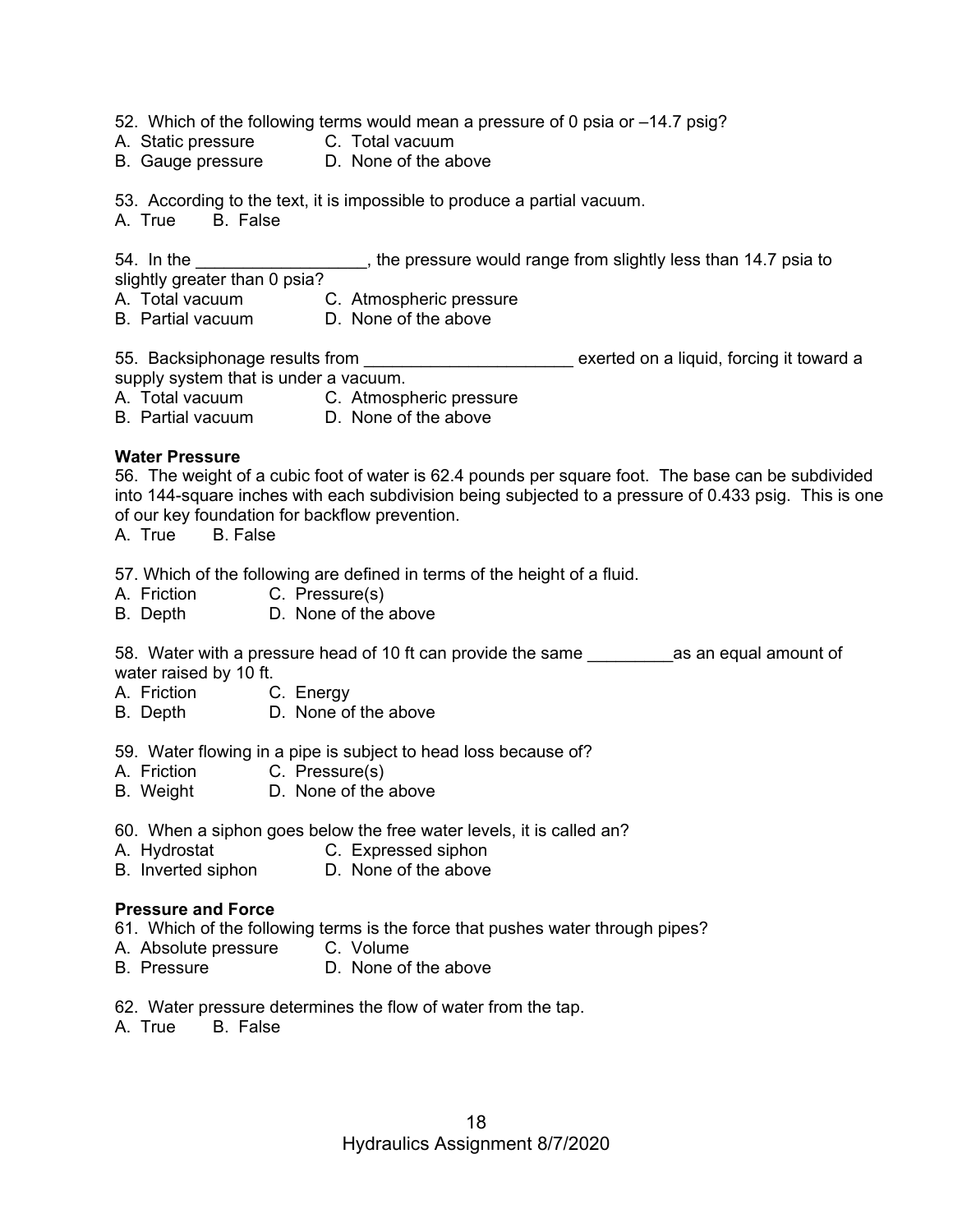63. Which of the following along with and force are used extensively in the study of fluid power?

- A. Fluid(s) C. Volume
- B. Pressure D. None of the above

64. Which of the following terms represents the amount of push or pull applied to each unit area of the surface?

- A. Force C. Volume
- B. Pressure D. None of the above

65. Which of the following represents a total push or pull. It is the push or pull exerted against the total area of a particular surface?

- A. Force C. Volume
- B. Pressure D. None of the above

66. Which of the following terms maybe exerted in one direction, in several directions, or in all directions?

A. Force C. Volume

B. Pressure D. None of the above

#### **Development of Hydraulics**

67. According to the text, valves, pumps, actuating cylinders, and motors have been developed and refined to make hydraulics one of the leading methods of transmitting power. A. True B. False

68. One characteristic of a liquid is the tendency to keep its free surface level.

A. True B. False

69. Liquids will flow in the direction that will tend to make the surface level, if the surface is not level. A. True B. False

70. Daniel Bernoulli conducted experiments to study the elements of force in the discharge of water through small openings in the sides of tanks and through short pipes. A. True B. False

71. Blaise Pascal, a French scientist, discovered the fundamental law for the science of?

A. Pressure C. Hydraulics

B. Hydrostatics D. None of the above

72. Which of the following states that increase in pressure on the surface of a confined fluid is transmitted undiminished throughout the confining vessel or system?

- A. Pascal's law C. Aristotle' law<br>B. Archimedes' law D. None of the a
- D. None of the above

73. The mercury column is held up by the pressure by horror vacui as Aristotle had supposed. A. True B. False

74. Which of the following scientists making the first vacuum pump, which he used in vivid demonstrations of the pressure of the atmosphere?

- A. Evangelista Torricelli C. Blaise Pascal
- B. Otto von Guericke D. None of the above

19 Hydraulics Assignment 8/7/2020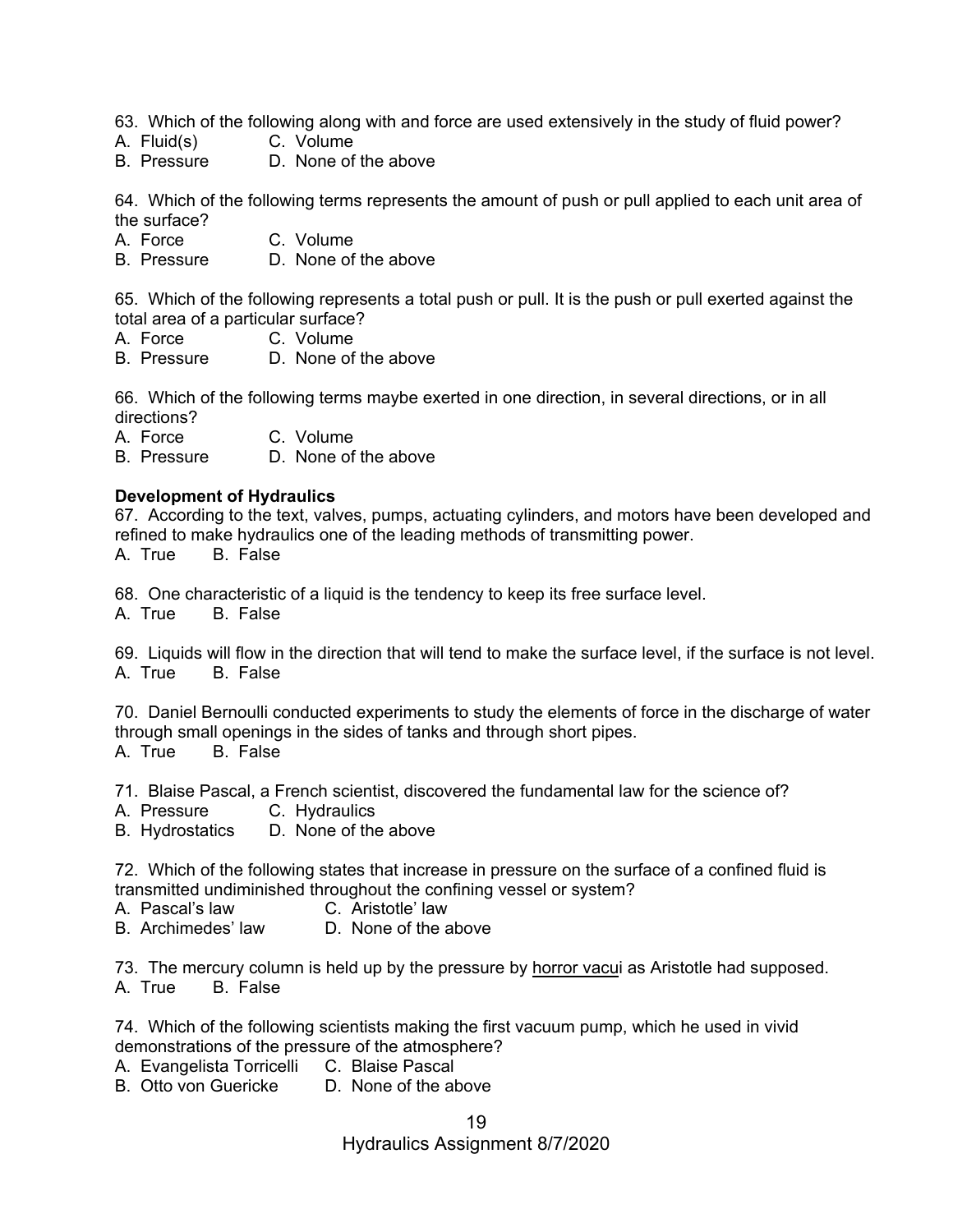75. Air, which is by no means incompressible. As we rise in the atmosphere and the pressure decreases, and the air expands.

A. True B. False

76. Which of the terms is by no means isothermal close to the ground?

A. Stratosphere C. Atmosphere

B. Tropopause D. None of the above

#### **Meteorology**

77. Which of the following terms is of great importance in meteorology, since it determines the winds?

- A. Stratosphere pressure C. Atmospheric pressure
- B. Sea level pressure D. None of the above

78. Certain typical weather patterns are associated with relatively high and relatively low **with the same of the same of the vary with time.** 

A. Stratosphere pressures C. Pressures<br>
B. Sea level pressures D. None of the above B. Sea level pressures

#### **Pascal's Law**

79. Pascal discovered that pressure in a fluid acts equally in some directions.

A. True B. False

80. According to the text, pressure acts at right angles to the containing surfaces.

A. True B. False

81. If a pressure gauge, with an exposed face, is placed beneath the surface of a liquid at a specific depth and pointed in different directions, the pressure will always read the same. A. True B. False

| 82. Pressure in a                                     | of direction.                |
|-------------------------------------------------------|------------------------------|
| A. Weight of a liquid                                 | C. Liquid is independent     |
| <b>D</b> I have the lattern and a state of the settle | <b>D</b> March of the change |

B. Liquid at a specific depth D. None of the above

83. Pressure due to the \_\_\_\_\_\_\_\_\_\_\_\_\_\_\_\_\_\_, at any level, depends on the depth of the fluid from the surface.

- A. Weight of a liquid C. Liquid is independent
- B. Liquid at a specific depth D. None of the above

84. If the exposed face of the pressure gauges are moved closer to the surface of the liquid, the indicated?

- A. Depth is doubled C. Column is tripled
- B. Pressure will be less D. None of the above
- 85. The indicated pressure is doubled, when the?
- A. Depth is doubled C. Column is tripled
- B. Pressure will be less D. None of the above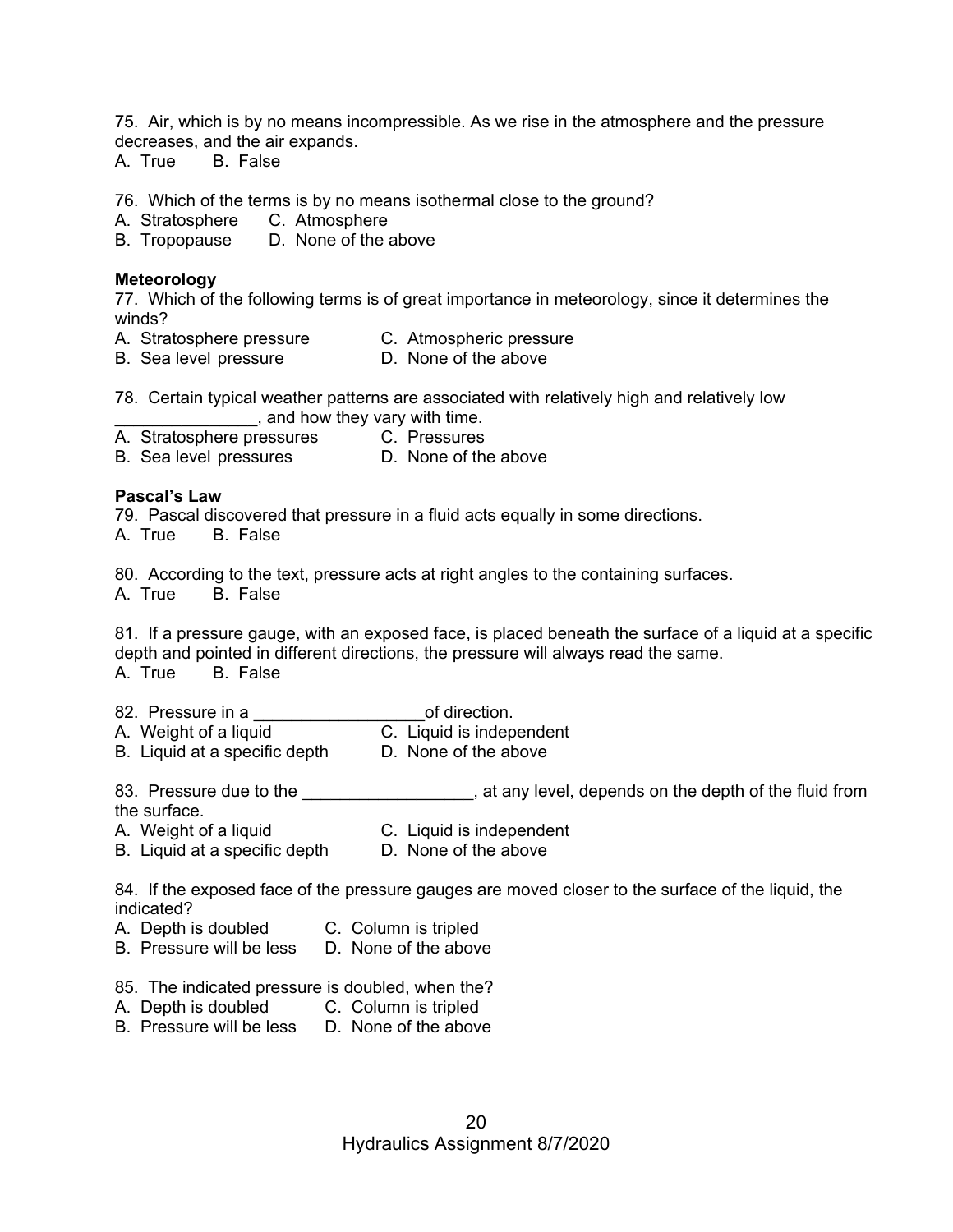|     | divided by the cross-sectional area of the column at that depth.<br>A. Volume of a liquid C. Liquid is equal to the weight<br>B. Pressure of a liquid D. None of the above                                                                                                   |                                                                          | of the column of liquid at that depth |  |
|-----|------------------------------------------------------------------------------------------------------------------------------------------------------------------------------------------------------------------------------------------------------------------------------|--------------------------------------------------------------------------|---------------------------------------|--|
|     | 87. Which of the following produces the pressure is referred to as the fluid head of the liquid?<br>A. Volume of a liquid C. Liquid is equal to the weight<br>B. Pressure of a liquid D. None of the above                                                                   |                                                                          |                                       |  |
| 88. | A. Volume of a liquid C. Liquid is equal to the weight<br>B. Pressure of a liquid D. None of the above                                                                                                                                                                       | is due to its fluid head is also dependent on the density of the liquid. |                                       |  |
|     | <b>Static Pressure</b><br>89. Static pressure exists in addition to gravity that may also be present at the same time.<br>A. True B. False                                                                                                                                   |                                                                          |                                       |  |
|     | 90. Pascal's law states that a pressure set up in a fluid acts equally in all directions and at right<br>angles to the containing surfaces.<br>A. True B. False                                                                                                              |                                                                          |                                       |  |
|     | 91. Pascal's law covers the situation only for fluids at rest or practically at rest. It is true only for the<br>factors making up _______                                                                                                                                   |                                                                          |                                       |  |
|     | A. Pressure drop C. Fluid power<br>B. Static head                                                                                                                                                                                                                            | D. None of the above                                                     |                                       |  |
|     | 92. When velocity becomes a factor it must have a direction, the force related to the velocity must<br>also have a direction, so that Pascal's law alone does not apply to the dynamic factors of?<br>A. Pressure drop C. Fluid power<br>B. Static head D. None of the above |                                                                          |                                       |  |
|     | 93. The dynamic factors of inertia and friction are related to the static factors. Velocity head and                                                                                                                                                                         | are obtained at the expense of static head.                              |                                       |  |
|     | A. Friction head<br><b>B.</b> Static head                                                                                                                                                                                                                                    | C. Fluid power<br>D. None of the above                                   |                                       |  |
|     | <b>Volume and Velocity of Flow</b><br>94. Which of the following flow terms when passing a point in a given time is known as its volume of<br>flow or flow rate?                                                                                                             |                                                                          |                                       |  |
|     | A. Pressure drop<br>B. Volume of a liquid                                                                                                                                                                                                                                    | C. Velocity of flow<br>D. None of the above                              |                                       |  |
|     | 95. Which of the following flow terms is usually expressed in gallons per minute (gpm) and is<br>associated with relative pressures of the liquid, such as 5 gpm at 40 psi?<br>A. Pressure drop<br>B. Volume of a liquid                                                     | C. Volume of flow<br>D. None of the above                                |                                       |  |
|     |                                                                                                                                                                                                                                                                              |                                                                          |                                       |  |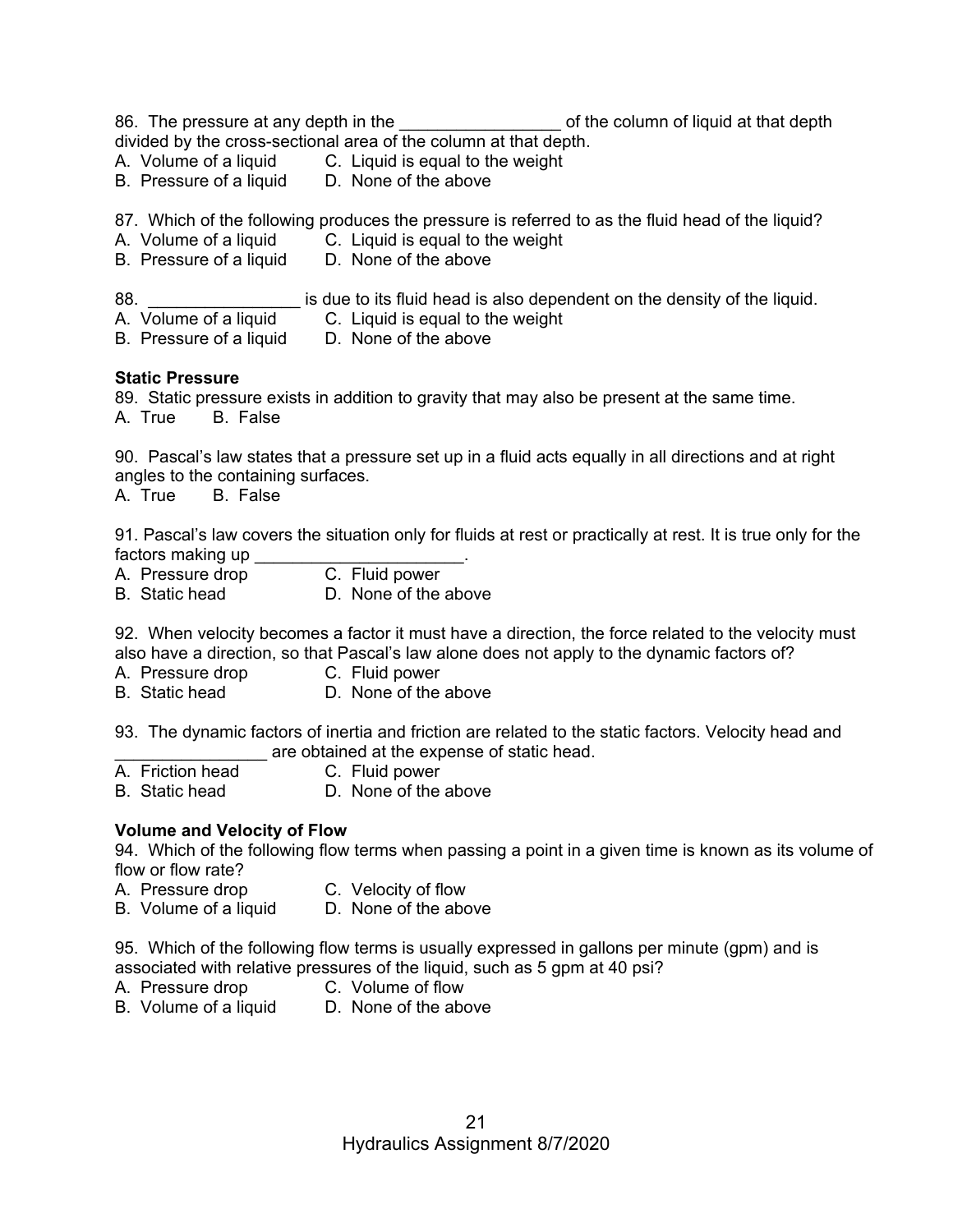96. Which of the following flow terms is defined as the average speed at which the fluid moves past a given point. It is usually expressed in feet per second (fps) or feet per minute (fpm).

- A. Pressure drop C. Velocity of flow
	-
- B. Volume of a liquid D. None of the above

97. Volume and friction head are often considered together, that is, with volume of input unchanged—the velocity of flow increases as the cross section or size of the pipe decreases. A. True B. False

#### **Bernoulli's Principle**

98. Bernoulli's principle thus says that a rise (or fall) in pressure in a flowing fluid must always be accompanied by a decrease (or increase) in the speed, and conversely, if an increase (decrease) in, the speed of the fluid results in a decrease (or increase) in the pressure.

A. True B. False

99. Bernoulli's principle is responsible for the fact that a shower curtain gets "sucked inwards'' when the water is first turned on. What happens is that the increased water/air velocity inside the curtain (relative to the still air on the other side) causes a pressure drop.

A. True B. False

100. Which of the following explains the difference between the outside and inside causes a net force on the shower curtain which sucks it inward?

- A. Pressure C. Volume of a liquid
- B. Friction head D. None of the above

#### **What is Backflow?**

101. Backflow is the undesirable reversal of flow of nonpotable water or other substances through a and into the piping of a public water system or consumer's potable water

system.

- A. Backflow C. Cross-connection
- B. Indirect connection D. None of the above

102. Which of the following can occur when there is a stoppage of water supply due to nearby firefighting, a break in a water main?

- A. Backsiphonage C. Cross-connection
- B. Backpressure D. None of the above

103. Which of the following is a type of backflow caused by a downstream pressure that is greater than the upstream or supply pressure in a public water system or consumer's potable water system?

- A. Backflow C. Indirect connection
- B. Backpressure D. None of the above

104. Which of the following can result from an increase in downstream pressure, a reduction in the potable water supply pressure, or a combination of both?

- A. Backflow C. Backsiphonage
- B. Backpressure D. None of the above

105. Which of the following can have two forms-backpressure and backsiphonage?

- A. Backflow C. Cross-connection
- B. Backpressure D. None of the above

Hydraulics Assignment 8/7/2020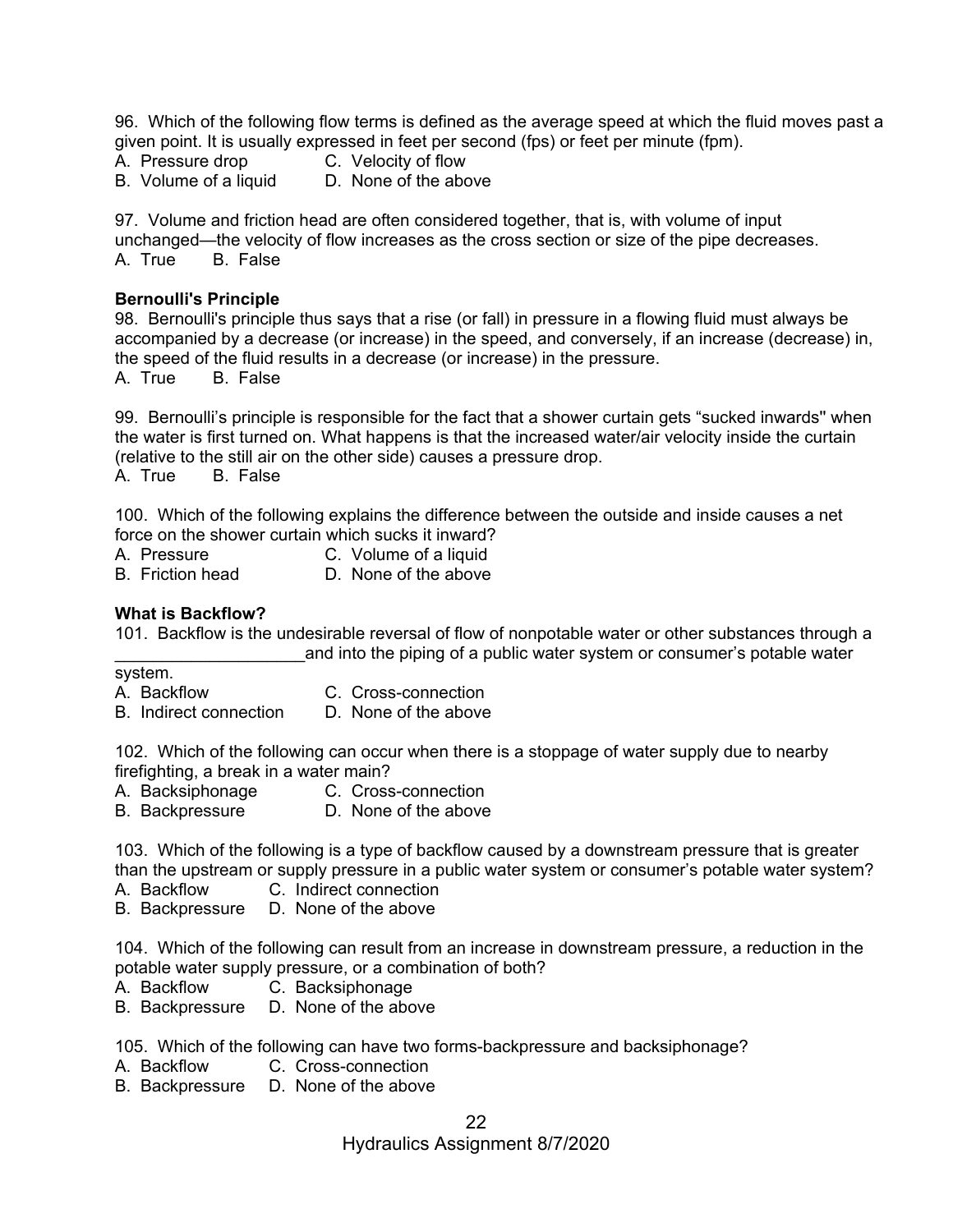106. The basic mechanism for preventing backflow is a mechanical \_\_\_\_\_\_\_\_\_\_\_\_\_, which provides a physical barrier to backflow.

- A. Air gap C. Backflow
- B. Backflow preventer D. None of the above

107. The principal types of mechanical backflow preventer are the reduced-pressure principle assembly, the \_\_\_\_\_\_\_\_\_\_\_\_\_\_\_\_\_, and the double check valve assembly.

- A. Vacuum breaker C. Backflow check
- B. Air gaper D. None of the above

108. Which of the following is a means or mechanism to prevent backflow?

- A. Check device or method C. Backflow check valve
- B. Backflow preventer **D.** None of the above

109. According to the text, basic means of preventing backflow is  $a(n)$  \_\_\_\_\_\_\_\_\_\_\_\_, which either eliminates a cross-connection or provides a barrier to backflow.

- A. Vacuum breaker C. Backflow check
- B. Air gap D. None of the above

110. Which of the following is any temporary or permanent connection between a public water system or consumer's potable water system and any source or system containing nonpotable water or other substances?

- A. Indirect connection C. Cross-connection
- B. Jumper D. None of the above

111. Which of the following is a type of backflow caused by a negative pressure (i.e., a vacuum or partial vacuum) in a public water system or consumer's potable water system?

- A. Backsiphonage C. Cross-connection
- B. Backpressure D. None of the above

112. Which of the following can occur whenever the amount of water being used exceeds the amount of water being supplied, such as during water line flushing, firefighting, or breaks in water mains?

- 
- A. Backsiphonage C. Cross-connection<br>B. Backpressure D. None of the above
- D. None of the above

#### **Types of Backflow Prevention Methods and Assemblies**

113. Which of the following must either be physically disconnected or have an approved backflow prevention device installed to protect the public water system?

- A. Indirect connection C. Cross-connection
- B. Jumper D. None of the above

114. The type of device selected for a particular backflow installation depends on several factors. A. True B. False

115. When the **the case of an air gap located near a wall**, the air gap separation must be increased.

- A. Air break C. Airflow
- B. Barrier to backflow D. None of the above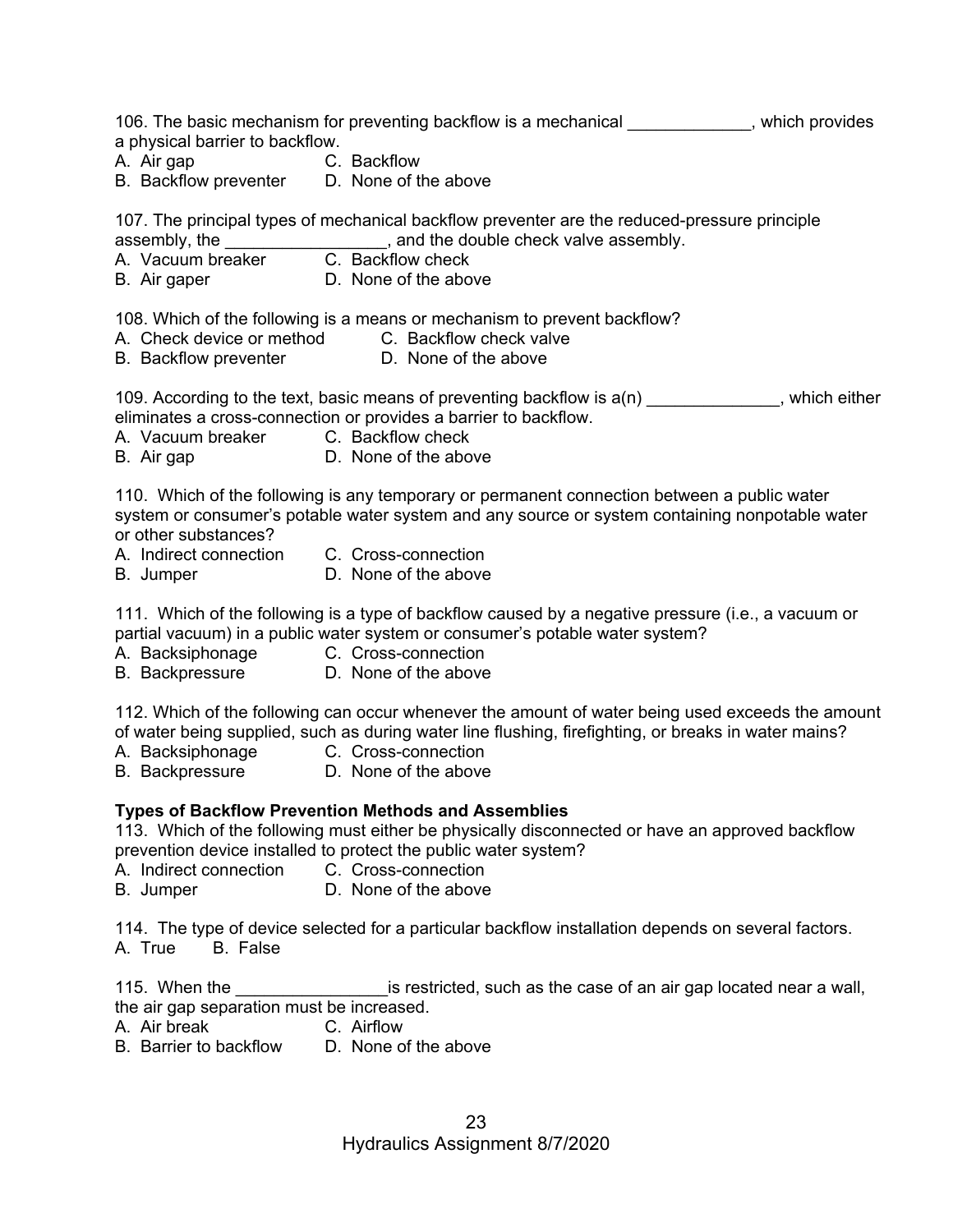116. An air gap is a physical disconnection between the free flowing discharge end of a potable water pipeline and the top of a(n)?

A. Open receiving vessel C. Barrier to backflow

B. Air break D. None of the above

117. Which of the following must be at least two times the diameter of the supply pipe and not less than one inch?

A. Open receiving vessel C. Air gap

B. Air break D. None of the above

118. An air break is a physical separation between the free flowing discharge end of a potable water supply pipeline, and the overflow rim of an open or non pressure receiving vessel. A. True B. False

119. According to the text, air gap separations must be vertically orientated a distance of at least twice the inside diameter of the supply, but never less than?

A. 1 inch C. 12 inches<br>B. 2 inches D. None of the

D. None of the above

120. An obstruction around or near an \_\_\_\_\_\_\_\_\_\_\_\_\_\_\_\_\_\_\_\_\_ may restrict the flow of air into the outlet pipe and nullify the effectiveness of the air gap to prevent backsiphonage.

A. Open receiving vessel C. Air gap

B. Air break D. None of the above

121. An air gap is acceptable for \_\_\_\_\_\_\_\_\_\_\_\_\_\_\_\_\_\_\_\_\_\_\_ and is theoretically the most effective protection.

- A. High hazard installations C. Low pollutional hazards
- B. High pollutional concerns D. None of the above

### **Vacuum Breakers**

122. Which of the following devices can have two primary types: atmospheric and pressure.

- A. Vacuum breaker(s) C. Hazard application(s)
- B. Atmospheric vacuum breakers **D. None of the above**
- 

123. Both vacuum breakers devices primary purpose is to protect the water system from cross connections due to submerged inlets, such as irrigation systems and tank applications.

A. True B. False

124. Both vacuum breakers devices open the pipeline to atmosphere in the event of backsiphonage only.

A. True B. False

125. Both vacuum breakers devices are approved for backpressure conditions. A. True B. False

126. Both vacuum breakers devices are only suitable for?

- A. High hazard installations C. Low hazard conditions
	-
- B. High pollutional concerns **D. None of the above** 
	-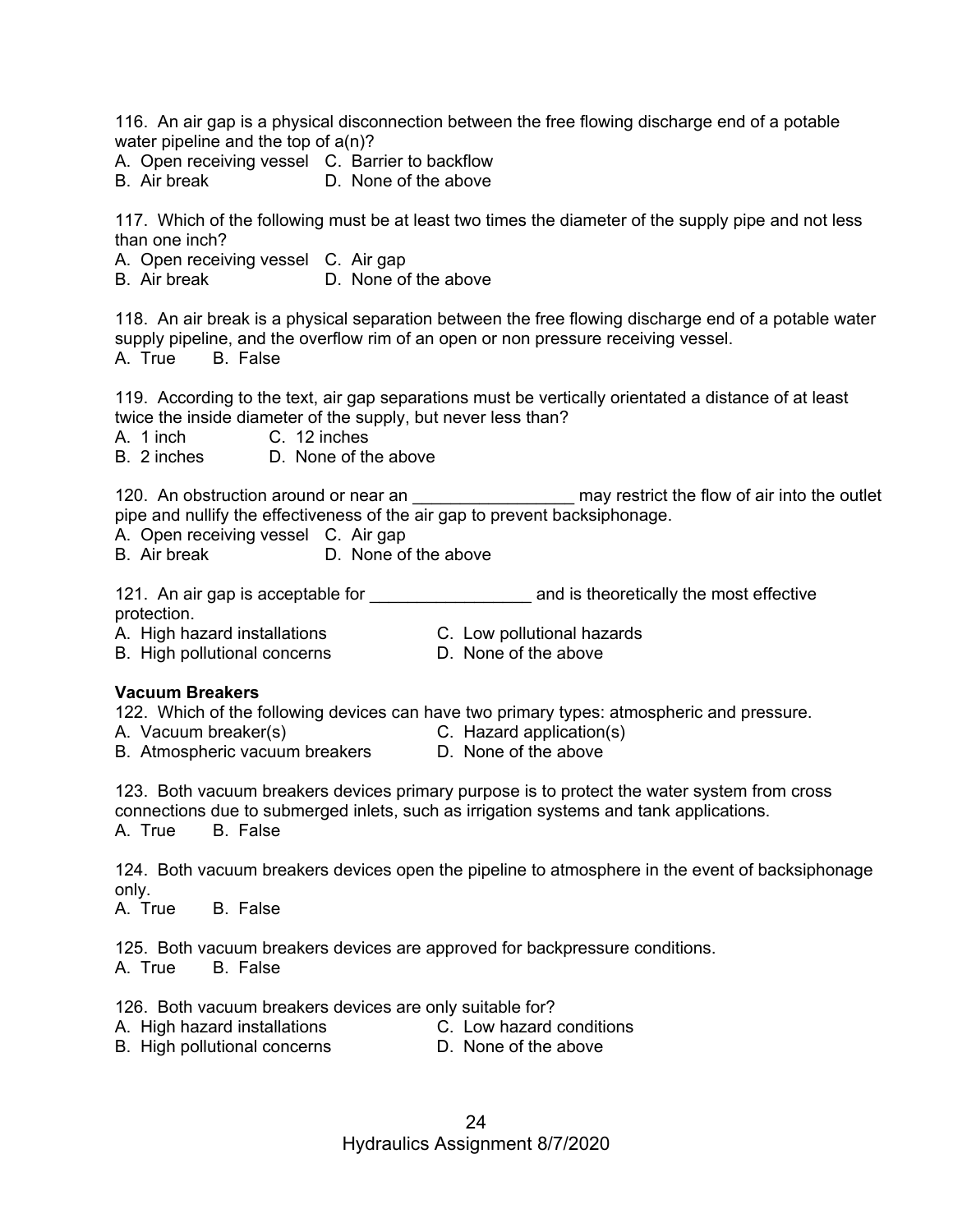127. Which of the following may not be installed downstream of atmospheric vacuum breakers but are allowed on pressure vacuum breakers?

- A. Valve assembly C. Air inlet valve
- B. Shut offs D. None of the above

128. The devices must be installed above the highest?

- A. Downstream piping C. Hazard applications
- B. Vacuum breakers **D. None of the above**

129. Which of the following contains a float check, a check seat, and an air inlet port?

- A. Double check C. RP
- B. Atmospheric vacuum breaker D. None of the above

130. Atmospheric vacuum breakers Uses: Irrigation systems, commercial dishwasher and laundry equipment, chemical tanks and laboratory sinks.

A. True B. False

131. Pressure Vacuum Breaker Assembly (PVB) consists of a weighted check valve, an independently operating relief valve, two resilient seated shutoff valves, and two properly located resilient seated test cocks.

A. True B. False

132. The PVB needs to be installed 12 inches above the service or supply line to work correctly. A. True B. False

133. Double Check Valve Assembly (DC) consists of two internally loaded check valves, either spring loaded or internally weighted, two resilient seated full ported shutoff valves, and four properly located resilient seated test cocks

A. True B. False

134. The double check valve assembly is designed to prevent backflow caused by backpressure and backsiphonage from high health hazards.

A. True B. False

135. The double check valve should be installed in an \_\_\_\_\_\_\_\_\_\_\_\_\_\_\_\_\_\_\_and protected from freezing.

- A. Confined space C. Above the ground
- B. Accessible location D. None of the above

136. The DC needs to be installed 12 inches **the end-only of the inches** for testing purposes only.

- A. In a Confined space D. In a pit<br>B. Accessible location E. above t
	- E. above the highest downstream outlet
- 
- C. Above the ground F. None of the above

137. Reduced Pressure Backflow Assembly (RP) consists of two independently acting spring loaded check valves separated by a Spring loaded differential pressure relief valve, two resilient seated full ported shutoff valves, and four properly located resilient seated test cocks. A. True B. False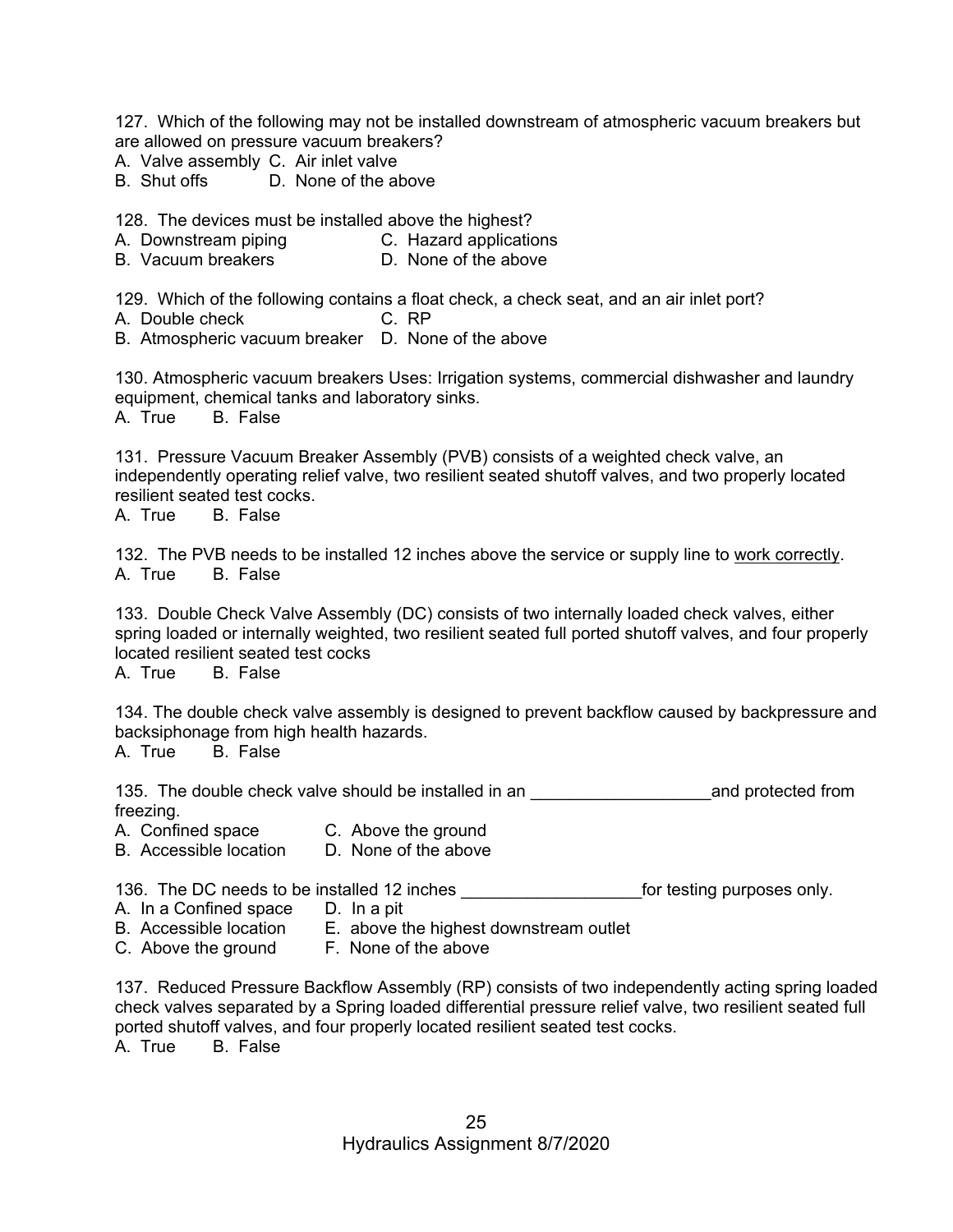138. During normal operation, the pressure between the two check valves, referred to as the air inlet zone, is maintained at a higher pressure than the supply pressure. A. True B. False

139. If either reduced pressure backflow assembly check valve leaks, the differential pressure relief valve maintains a differential pressure of at least two (2) psi between the supply pressure and the zone between the two check valves by discharging water to atmosphere. A. True B. False

140. The reduced pressure backflow assembly or RP is designed to prevent backflow caused by backpressure and backsiphonage from low to high health hazards. A. True B. False

141. The RP needs to installed 12 inches above the ground for testing purposes only. A. True B. False

142. The reduced pressure backflow assembly can be used for high hazard situations under backpressure only. Under normal conditions, the second check valve should never close. A. True B. False

143. According to the text, if the second check valve fails or becomes fouled and backflow into the reduced pressure zone occurs, the relief port vents the backflow to atmosphere. A. True B. False

144. According to the text, the reduced pressure zone port opens anytime pressure in the zone comes within 2 psi of the supply pressure.

A. True B. False

#### **General Pumping Fundamentals**

145. Here are the important points to consider about suction piping when the liquid being pumped is below the level of the pump: Sometimes suction lift is also referred to as 'positive suction head'. A. True B. False

146. According to the text, suction lift is when the level of water to be pumped is below the?

- A. Impeller C. Centerline of the pump
- B. Suction D. None of the above

#### **Pumps**

147. Pumps are excellent examples of?

- A. Hydrostatics **C. Multi-stage pumps**<br>B. Quasi-static devices **C. None of the above**
- B. Quasi-static devices

148. Positive displacement pumps have a piston (or equivalent) moving in a closely-fitting cylinder and forces are exerted on the fluid by motion of the piston. A. True B. False

149. More complicated pumps have valves check valves that open to allow same complicated pumps have valves check valves that open to allow automatically to prevent reverse flow.

A. Pistons C. Passage in one direction

B. Diaphragms D. None of the above

Hydraulics Assignment 8/7/2020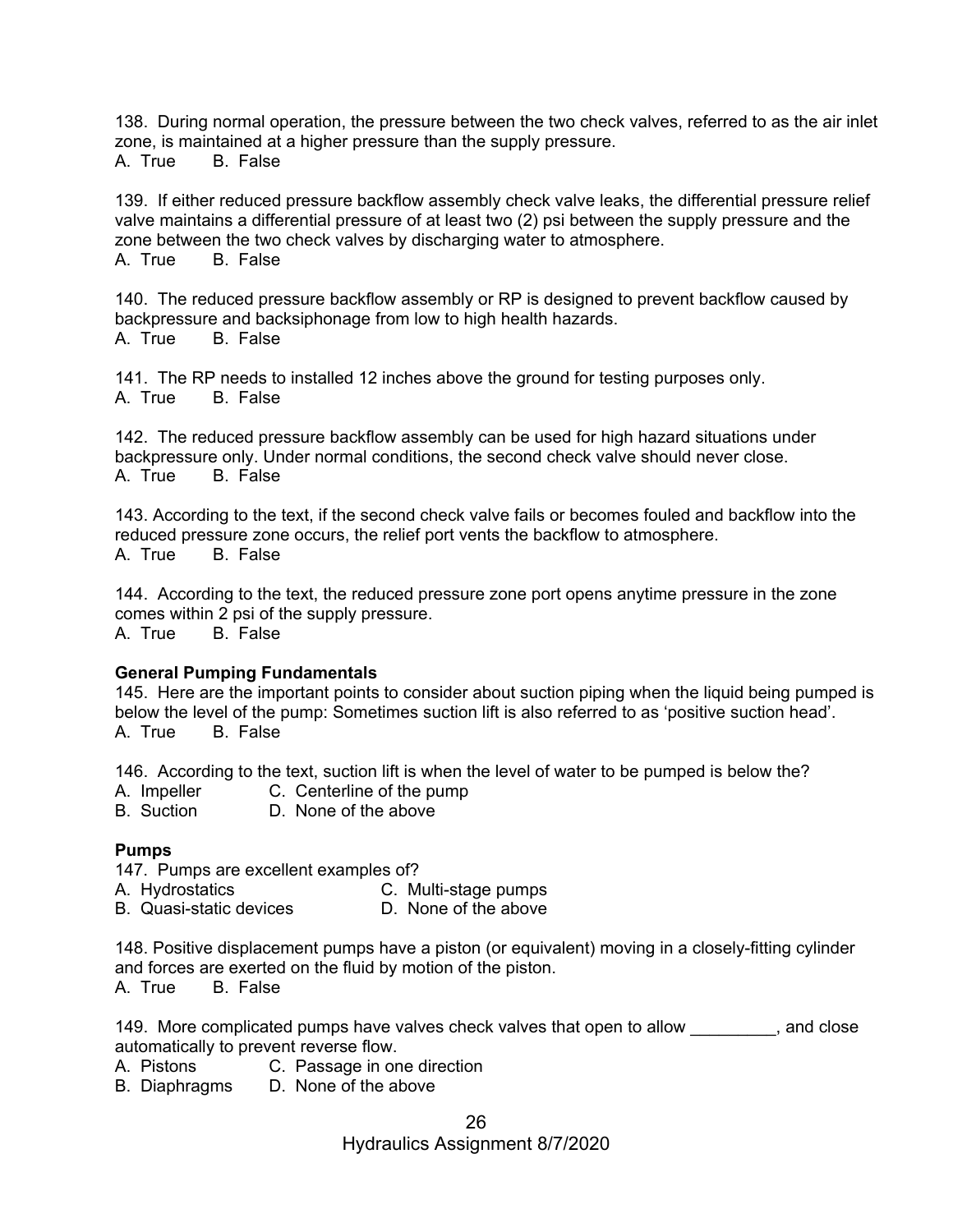150. According to the text, the force pump has \_\_\_\_\_\_\_\_\_\_\_\_\_\_\_\_\_\_\_\_\_\_\_\_\_\_\_\_\_\_\_\_\_\_in the cylinder, one for supply and the other for delivery.

A. Two check valves C. Rotors

B. Diaphragms D. None of the above

151. Ina positive displacement pump, supply valve opens when the cylinder  $\qquad \qquad$ , the delivery valve when the cylinder volume decreases.

A. Volume increases C. Air space increases

B. Volume decreases **D.** None of the above

152. Diaphragm pumps are force pumps in which the oscillating diaphragm takes the place of the piston.

A. True B. False

## **Pump Categories**

153. The key to understanding a pump's operation is that a pump is to move water and generate the we call pressure.<br>A. Delivery force **C.** I

- C. Diaphragm pressure
- B. Impeller force D. None of the above

154. With a centrifugal pump the pressure is not referred to in pounds per square inch but rather as the equivalent in elevation, called?

- A. Inward force C. Delivery force
- B. Head D. None of the above

155. According to the text, pumps may be classified based on the application they serve. A. True B. False

#### **Basic Water Pump**

156. The centrifugal pumps work by spinning water around in a circle inside a?

A. Vortex **C. Cylindrical pump housing** 

B. Cylinder D. None of the above

157. As the water slows down and its kinetic energy decreases, that water's pressure potential energy increases.

A. True B. False

158. As the water spins, the pressure near the outer edge of the pump housing becomes much lower than near the center of the impeller.<br>A. True B. False

A. True

159. The impeller blades cause the water to move faster and faster. A. True B. False

160. The impellers may be of either a semi-open or closed type. A. True B. False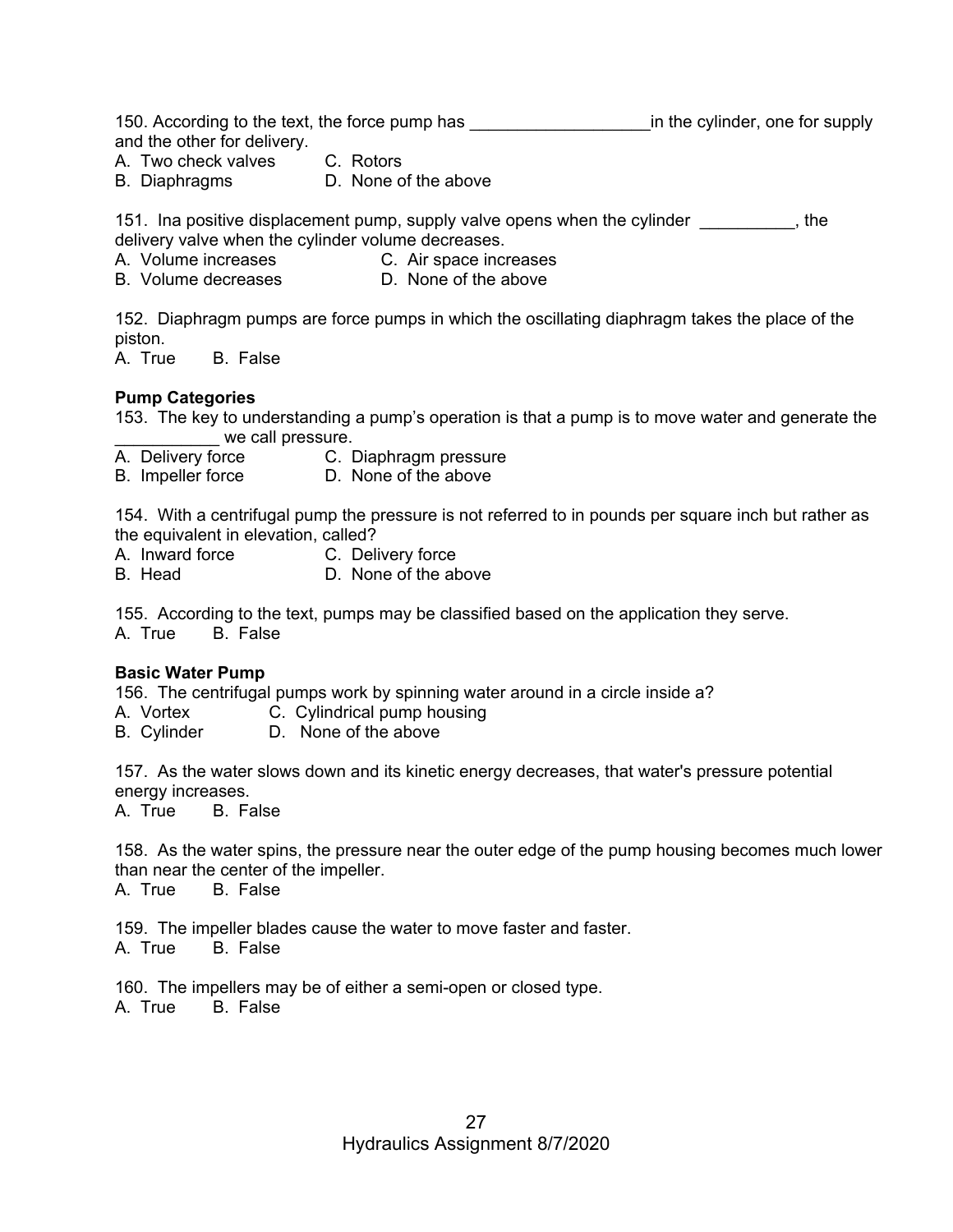161. According to the text, without an inward force, an object will travel in a straight line and will not complete the?

- A. Circle C. Center
- B. Distance D. None of the above

162. In a centrifugal pump, the inward force is provided by high-pressure water near the outer edge of the?

A. Pump housing C. Base

B. Impeller blade(s) D. None of the above

163. In the operation of the pump, the water at the edge of the the state inward on the water between the impeller blades and makes it possible for that water to travel in a circle.

- A. Inward force C. Center of the impeller
- B. Pump pushes D. None of the above

#### **Venturi (Bernoulli's law):**

164. A venturi is a pipe that has a gradual restriction that opens up into a gradual enlargement. A. True B. False

#### **Types of Water Pumps**

165. The water production well industry almost exclusively uses Turbine pumps, which are a type of centrifugal pump.

A. True B. False

166. The most common type of water pumps used for municipal and domestic water supplies are? A. Axial flow C. Rotary pumps

B. Variable displacement pumps D. None of the above

167. Which of the following will produce at different rates relative to the amount of pressure or lift the pump is working against?

A. Pump's lifting capacity C. Variable displacement pump

B. Atmospheric pressure D. None of the above

168. Impellers are rotated by the pump motor, which provides the **needed** to overcome the pumping head.

A. Pump's lifting capacity C. Horsepower

B. Atmospheric pressure D. None of the above

169. The size and number of stages, horsepower of the motor and **the sexual and** are the key components relating to the pump's lifting capacity.

A. Pumping head C. Horsepower

B. Atmospheric pressure D. None of the above

170. Which of the following terms are variable displacement pumps that are by far used the most?

- A. Axial flow C. Turbine pumps
- B. Centrifugal pumps D. None of the above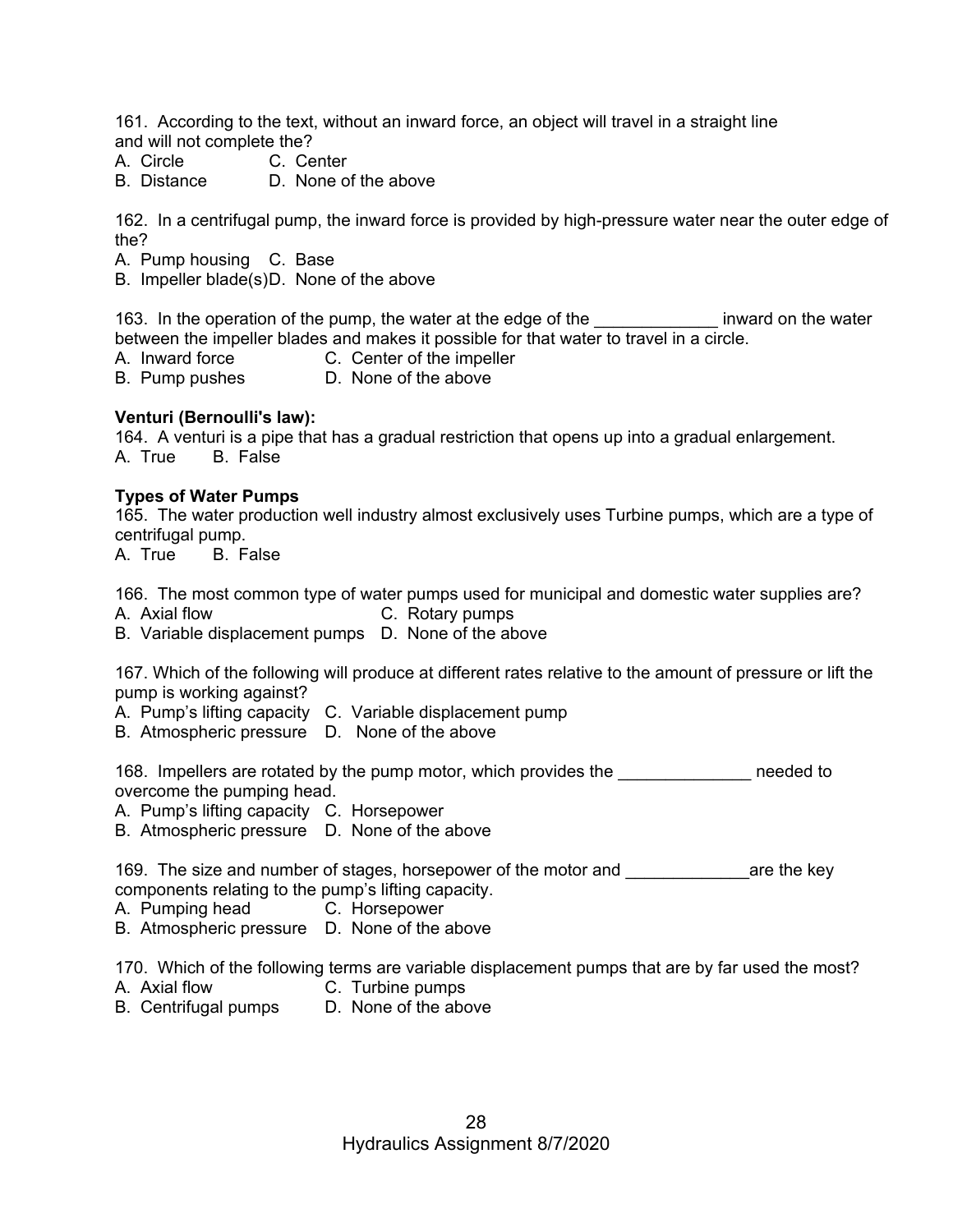171. According to the text, the turbine pump utilizes impellers enclosed in single or multiple bowls or stages to? A. Pump head C. Horsepower

B. Lift water D. None of the above

172. Vertical turbine pumps are commonly used in groundwater wells. These pumps are driven by a shaft rotated by a motor on the surface.

A. True B. False

173. The shaft turns the impellers within the pump housing while the?

A. Desired pumping rate is obtained C. Water moves up the column

B. Horsepower turns the shaft **D. None of the above** 

174. The rotating shaft in a line shaft turbine is actually housed within the column pipe that delivers the water to the surface.

A. True B. False

175. The size of the **the size of the selected based on the desired pumping rate and lift** requirements.

A. Impeller(s) C. Column, impeller, and bowls

B. Lantern ring D. None of the above

176. According to the text, column pipe sections can be threaded or coupled together while the drive shaft is coupled and suspended within the column by?

- A. Column pipe C. Lantern ring
- B. Spider bearings D. None of the above

177. The water passing through the column pipe serves as the lubricant for the bearings. A. True B. False

178. Which of the following terms, provide both a seal at the column pipe joints and keep the shaft aligned within the column?

A. Column pipe C. Lantern ring

B. Spider bearings D. None of the above

179. The oil tube is suspended within the column by \_\_\_\_\_\_\_\_\_\_\_\_\_, while the line shaft is supported within the oil tube by brass or redwood bearings.

A. Column pipe C. Spider flanges

B. Spider bearings D. None of the above

180. A continuous supply of **Example 20** lubricates the drive shaft as it proceeds downward through the oil tube.

- A. Grease C. Water
- B. Oil D. None of the above

### **There are three main types of diaphragm pumps:**

181. In the first type, the \_\_\_\_\_\_\_\_\_\_\_\_\_\_\_\_with one side in the fluid to be pumped, and the other in air or hydraulic fluid.

- 
- A. Vapor bubbles C. Diaphragm is sealed
- B. Chamber pressure D. None of the above

Hydraulics Assignment 8/7/2020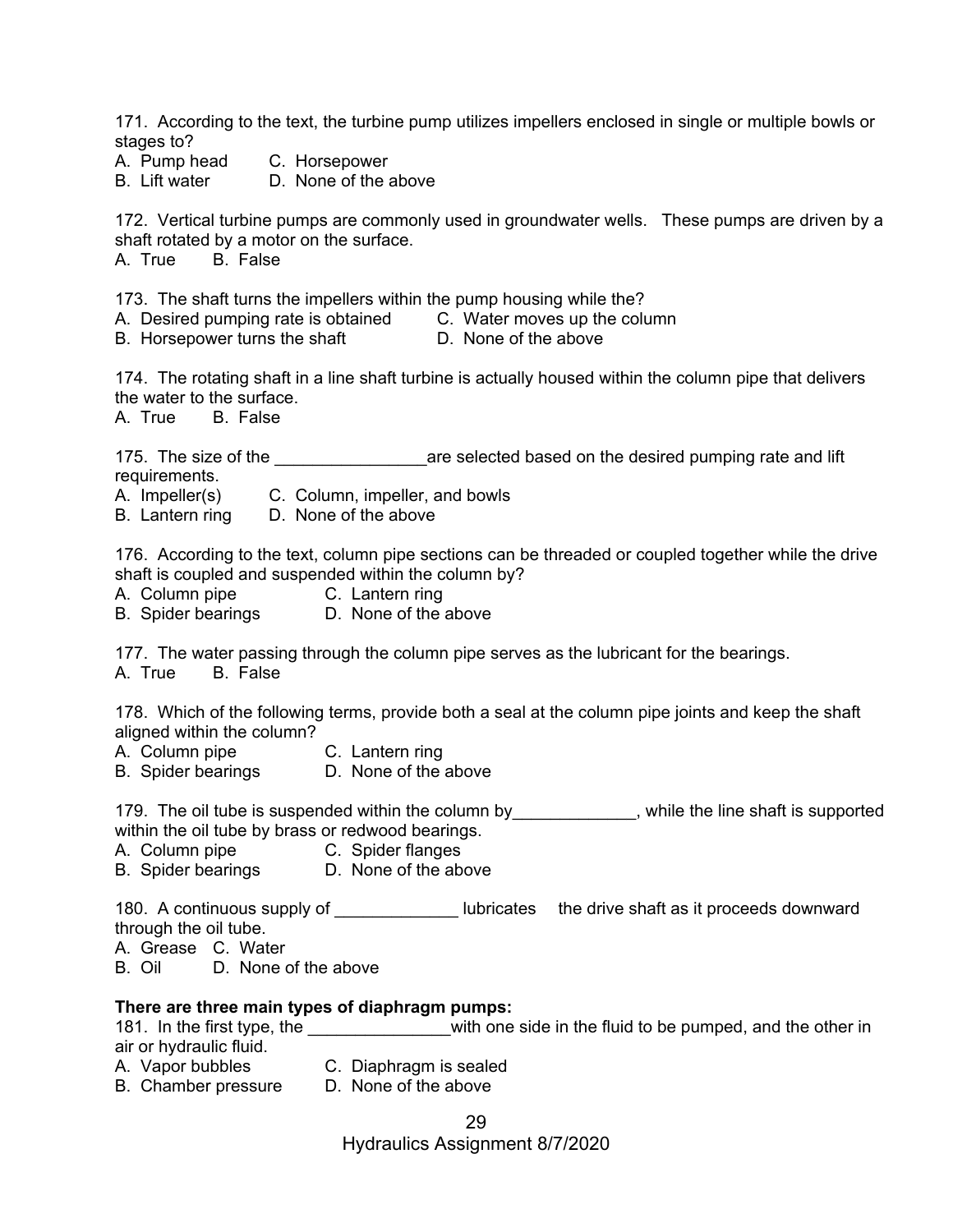182. The diaphragm is flexed, causing the volume of the pump chamber to increase and decrease. A. True B. False

183. A pair of **the contract of the fluid.** prevents reverse flow of the fluid.

- A. Return valves C. Non-return check valves
- B. Diaphragms D. None of the above

184. The second type of diaphragm pump works with volumetric positive displacement, but differs in that the prime mover of the diaphragm is neither oil nor air; but is?

- A. Electro-mechanical C. Volumetric positive displacement
- B. Chamber pressure D. None of the above

185. The third type of diaphragm pump has one or more springs with the fluid to be pumped on both sides.

A. True B. False

186. When the volume of a chamber of either type of pump is increased (the diaphragm moving up), the pressure decreases, and fluid is drawn into the?

A. Chamber C. Keyway

B. Diaphragm D. None of the above

187. Which of the following moving up once again draws fluid into the Chamber, completing the cycle?

- A. Spring C. Time delay or ratchet assembly
- B. Diaphragm D. None of the above

#### **Water Storage Introduction**

188. Which of the following prevents contamination of water as it travels to the customer, finished water storage facilities are an important component of the protective distribution system?

A. Cathodic protection C. Barrier

B. Corrosion protection D. None of the above

#### **Storage and Distribution**

189. Proper construction is important in maintaining system integrity and the distribution system must also protect?

- A. Cathodic protection C. Water quality
- B. Corrosion protection D. None of the above

#### **Water Storage Facilities**

190. Water storage facilities and tanks vary in different types that are used in the water distribution systems, such as stand pipes, elevated tanks and reservoirs, hydropneumatic tanks and?

- 
- A.Surge tanks C. Storage reservoirs
- B. Water distribution systems D. None of the above

191. Which of the following can be converted to pressure potential energy or kinetic energy for delivery to homes?

- A. Hydrostatic power C. Hydraulic power
- B. Stored energy **D. None of the above**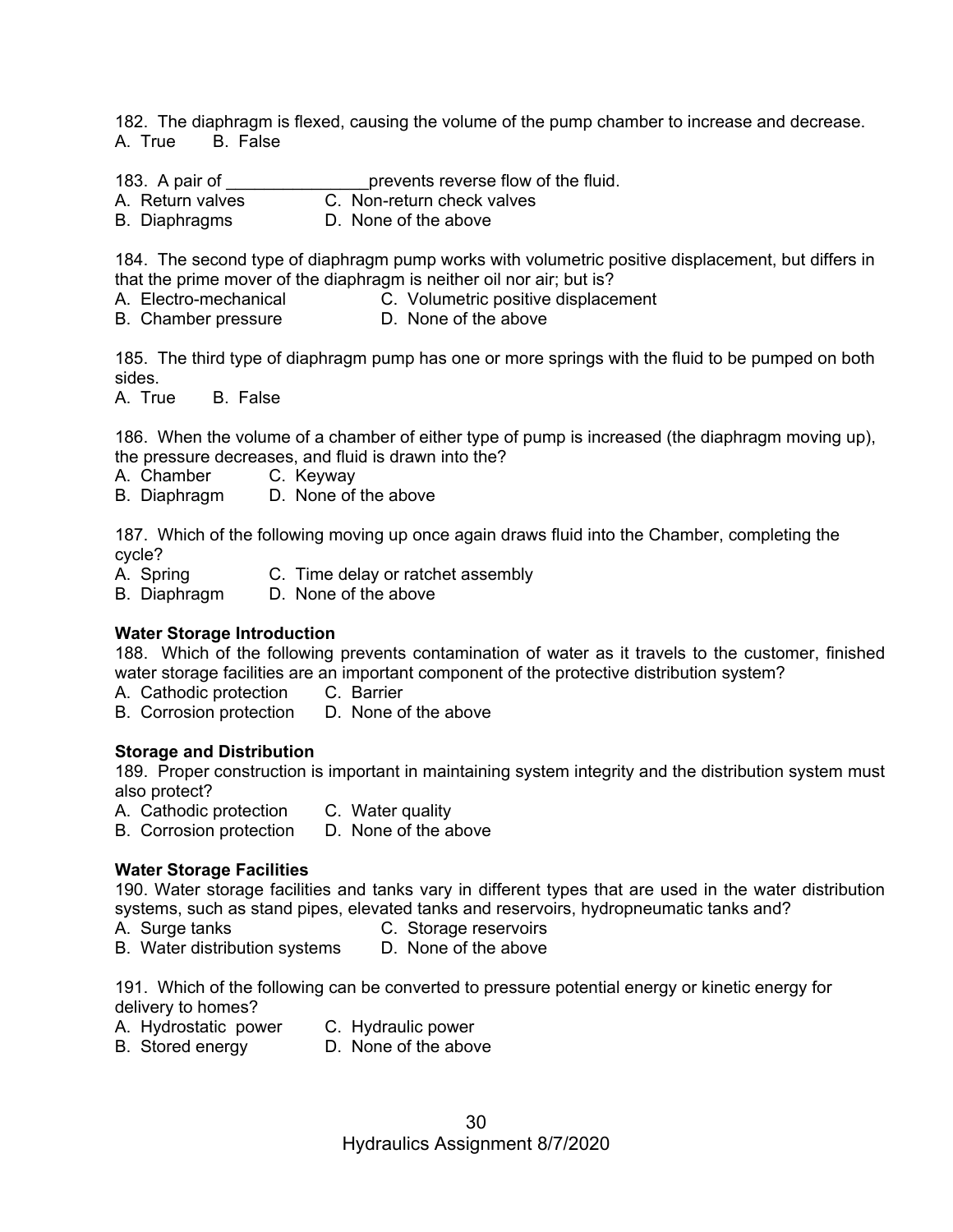#### **Storage Reservoirs**

192. The text recommends that The state of the located at a high enough elevation to allow the water to flow by gravity to the distribution system.

A. Storage reservoirs **C. Tree systems** 

B. Levelers **D. None of the above** 

#### **Steel Reservoirs**

193. Steel reservoirs or tanks generally have higher construction and installation costs than concrete, and require less maintenance.

A. True B. False

194. Steel tanks should be inspected once a year and repainted every 5-7 years. A. True B. False

#### **Water Use or Demand**

195. Water system demand comes from many sources including residential, commercial, industrial and public consumers as well as waste and some?

A. Pressure C. Unavoidable loss

B. System integrity D. None of the above

196. The combination of storage reservoirs and distribution lines must be capable of meeting consumers' needs for pressure at all times.

A. True B. False

197. The quantity of water used in any community varies from 100 to 200 gallons per person per day.<br>A. True B. False

A. True

198. Which of the following is highly desired and represents a rather significant demand upon the system?

A. Fire protection C. Surge protection

B. Cavitation protection D. None of the above

199. A common design usage assumption is to plan for the usage of 100 to 150 gallons per person per day for average domestic use. A. True B. False

200. Which of the following is usually encountered during the summer months and can vary widely depending on irrigation practices?

A. Maximum daily use C. Unavoidable loss and waste

B. Minimum daily use D. None of the above